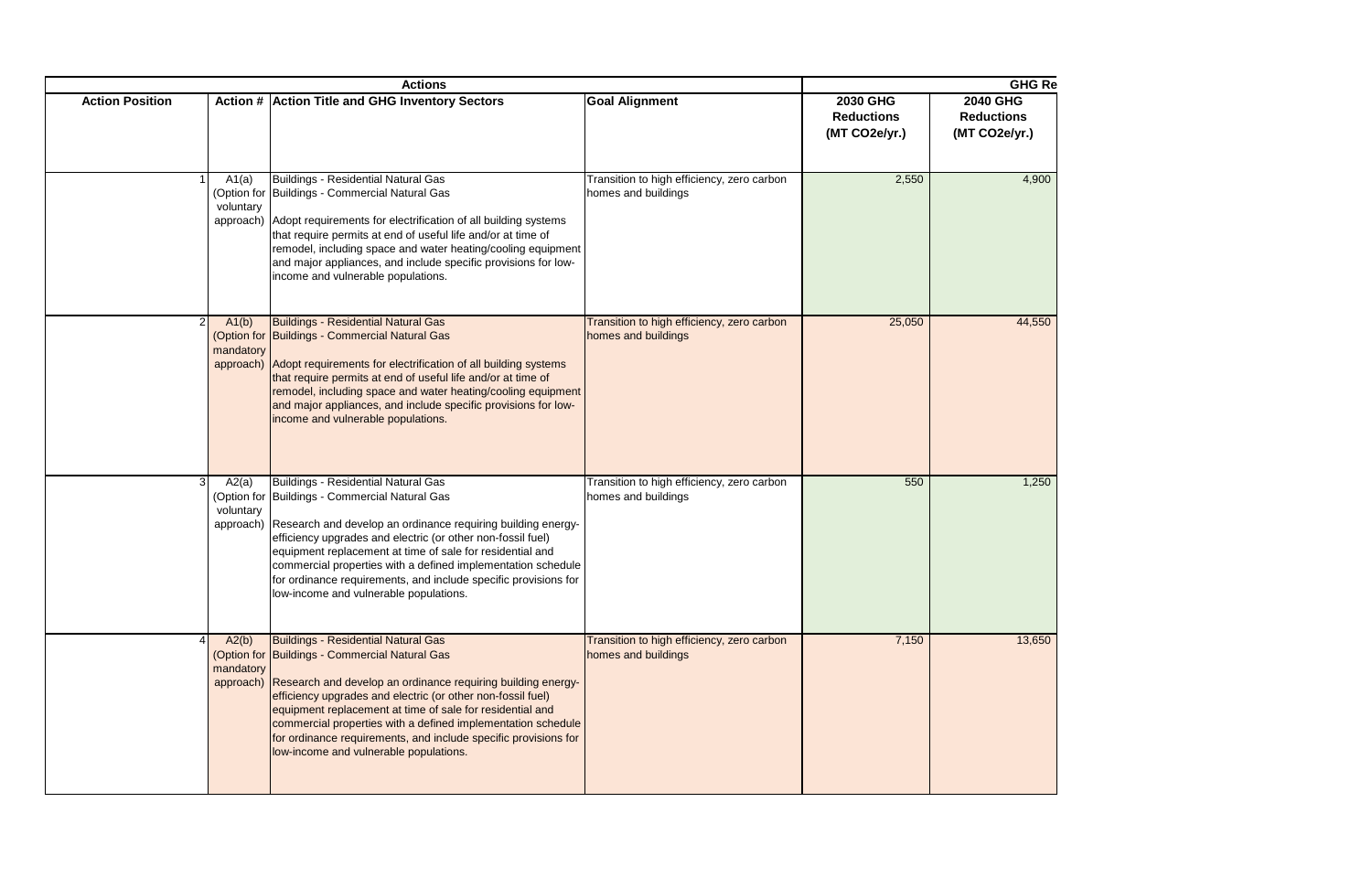| 5  | A3(a)<br>voluntary | Buildings - Residential Natural Gas<br>(Option for Buildings - Commercial Natural Gas<br>approach) Develop financing/incentivize options for rental property<br>owners to make energy efficiency and cooling/ventilation<br>upgrades.                                                                                                                                                                | Transition to high efficiency, zero carbon<br>homes and buildings | 1,300  | 2,700  |
|----|--------------------|------------------------------------------------------------------------------------------------------------------------------------------------------------------------------------------------------------------------------------------------------------------------------------------------------------------------------------------------------------------------------------------------------|-------------------------------------------------------------------|--------|--------|
| 61 | A3(b)<br>mandatory | <b>Buildings - Residential Natural Gas</b><br>(Option for Buildings - Commercial Natural Gas<br>approach) Develop financing/incentivize options for rental property<br>owners to make energy efficiency and cooling/ventilation<br>upgrades.                                                                                                                                                         | Transition to high efficiency, zero carbon<br>homes and buildings | 11,400 | 23,600 |
|    | A4                 | <b>Buildings - Residential Natural Gas</b><br><b>Buildings - Commercial Natural Gas</b><br>Continue to update the City's residential and non-residential<br>reach codes to require all-electric new construction and<br>renovations and increase electric vehicle charging<br>infrastructure requirements; adopt a requirement that all new<br>municipal building construction must be all-electric. | Transition to high efficiency, zero carbon<br>homes and buildings | 2,050  | 4,300  |
| 8  | A <sub>5</sub>     | <b>Buildings - Residential Electricity</b><br>Buildings - Commercial Electricity<br>Partner with Valley Clean Energy to invest in community solar<br>energy and provide solar battery storage, encourage all<br>subscribers to enroll in the UltraGreen option, and develop<br>financing/incentive options that would support building energy<br>efficiency improvements and electrification         | Transition to high efficiency, zero carbon<br>homes and buildings | 34,700 | 39,900 |

| 2,700  |  |  |
|--------|--|--|
| 23,600 |  |  |
| 4,300  |  |  |
| 39,900 |  |  |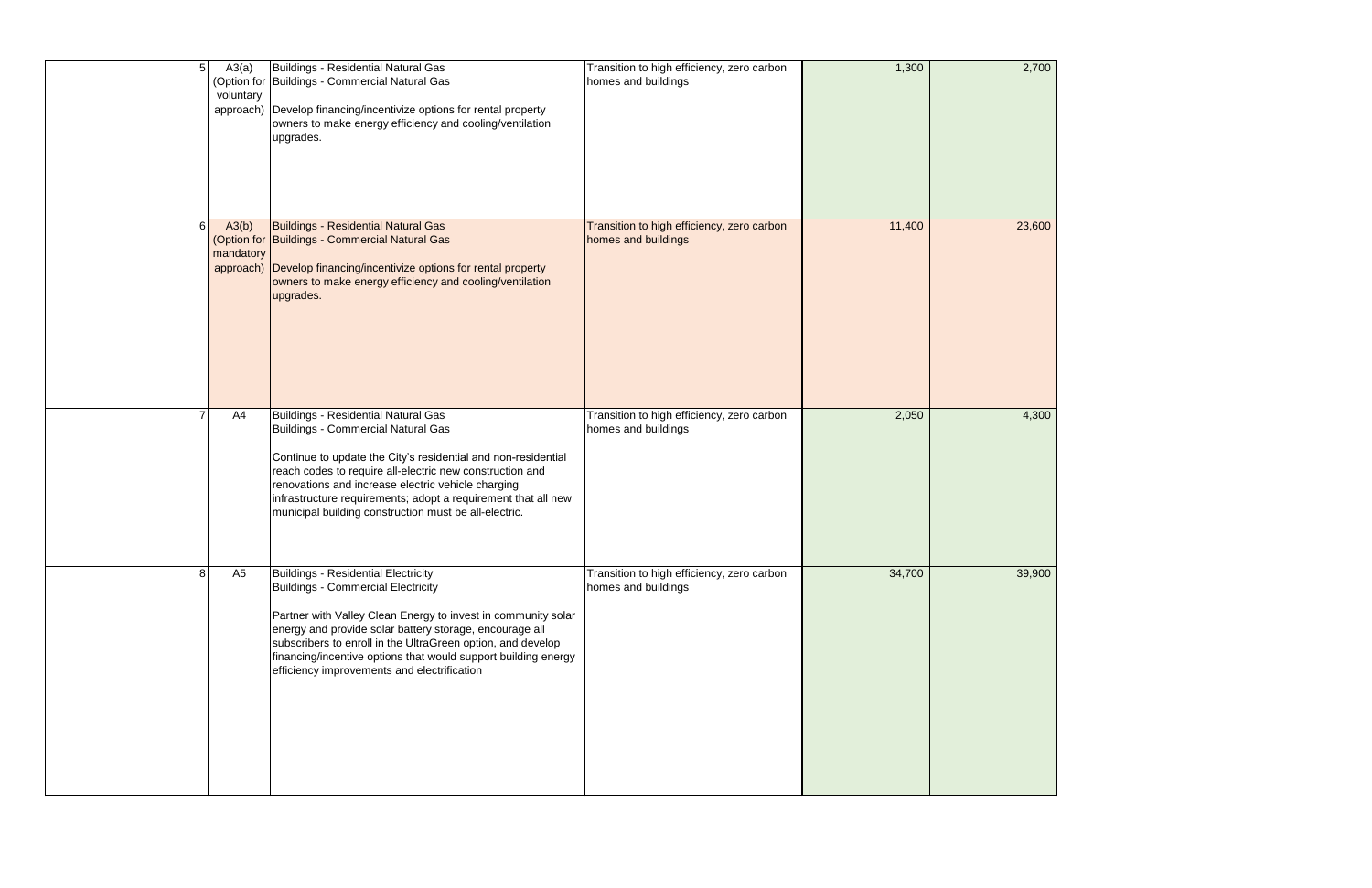| g  | A6 | Carbon Removal<br>Establish a carbon mitigation fund to collect voluntary and/or<br>mandatory payments to mitigate local emissions activities, with<br>collected funds used to support a range of local, climate-<br>change-related projects                                                                                      | Transition to high efficiency, zero carbon<br>homes and buildings | N/A |  |
|----|----|-----------------------------------------------------------------------------------------------------------------------------------------------------------------------------------------------------------------------------------------------------------------------------------------------------------------------------------|-------------------------------------------------------------------|-----|--|
| 10 | A7 | <b>Buildings - Commercial Natural Gas</b><br>Switch from fossil gas to electricity, renewable hydrogen, or<br>other non-fossil renewables in all existing city facilities, and<br>include a provision that the City shall upgrade to UltraGreen<br>(100% renewable energy) with Valley Clean Energy for all<br>municipal accounts | Transition to high efficiency, zero carbon<br>homes and buildings | 750 |  |
| 11 | A8 | <b>Buildings - Residential Electricity</b><br><b>Buildings - Commercial Electricity</b><br>Incentivize the creation of community microgrids, community<br>battery "co-ops," and the networking of local energy sources to<br>support resiliency hubs that remain in operation during a power<br>grid outage                       | Expand local renewable energy<br>development and storage          | N/A |  |

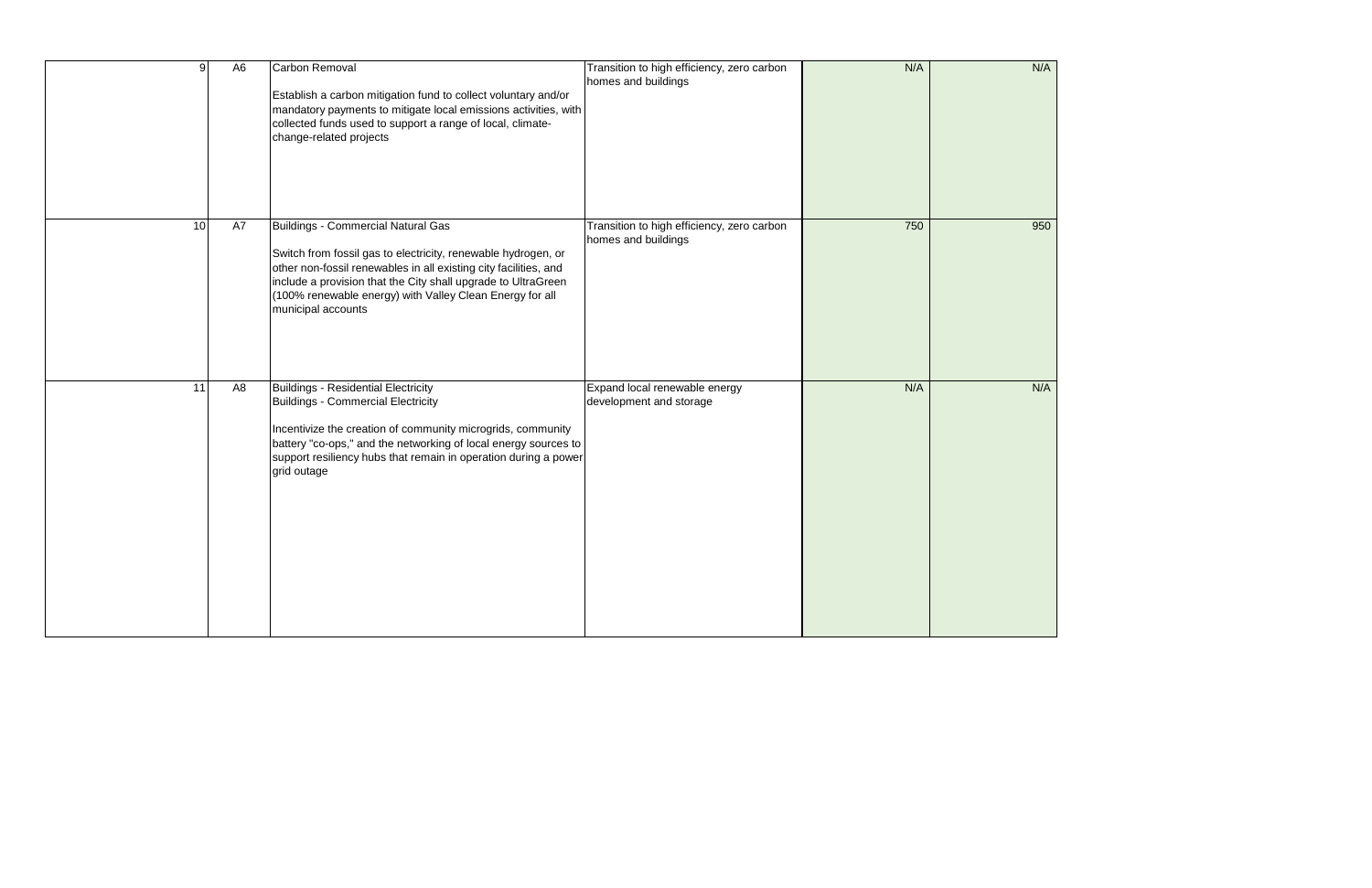| 12 | B1        | On-road Transportation<br>Update and implement the Davis Electric Vehicle Charging<br>Plan (2017) to determine public and private charging<br>infrastructure needs, time frame, and implementation<br>approach to enable all vehicles to go electric                                                                                                                                                       | Adopt zero emissions vehicles and<br>equipment to reduce fossil fuel use | 28,050 | 50,300 |
|----|-----------|------------------------------------------------------------------------------------------------------------------------------------------------------------------------------------------------------------------------------------------------------------------------------------------------------------------------------------------------------------------------------------------------------------|--------------------------------------------------------------------------|--------|--------|
| 13 | <b>B2</b> | On-road Transportation<br>Develop an aggressive plan to transition the municipal vehicle<br>fleet to alternative fuels (e.g., electric, battery electric vehicle,<br>hydrogen)                                                                                                                                                                                                                             | Adopt zero emissions vehicles and<br>equipment to reduce fossil fuel use | 550    | 1,100  |
| 14 | <b>B3</b> | On-road Transportation<br>Address 'last mile' transportation needs with specific<br>provisions for low-income or vulnerable populations; include<br>specific action recommendations, such as developing a shared<br>electric micromobility program and charging plan, considering<br>a pedi-cab service program, providing additional resources for<br>the Safe Routes to School program, or other actions | Increase opportunities for active mobility in<br>the community           | N/A    | N/A    |
| 15 | <b>B4</b> | <b>On-road Transportation</b><br>Develop financing/incentives for purchasing, using, and<br>maintaining electric micromobility vehicles for personal use<br>(such as bicycles, scooters, trailers), and include specific<br>provisions for low-income and vulnerable populations                                                                                                                           | Increase opportunities for active mobility in<br>the community           | 100    | 100    |

| 50,300          |  |
|-----------------|--|
|                 |  |
| 1,100           |  |
| N/A             |  |
| $\frac{1}{100}$ |  |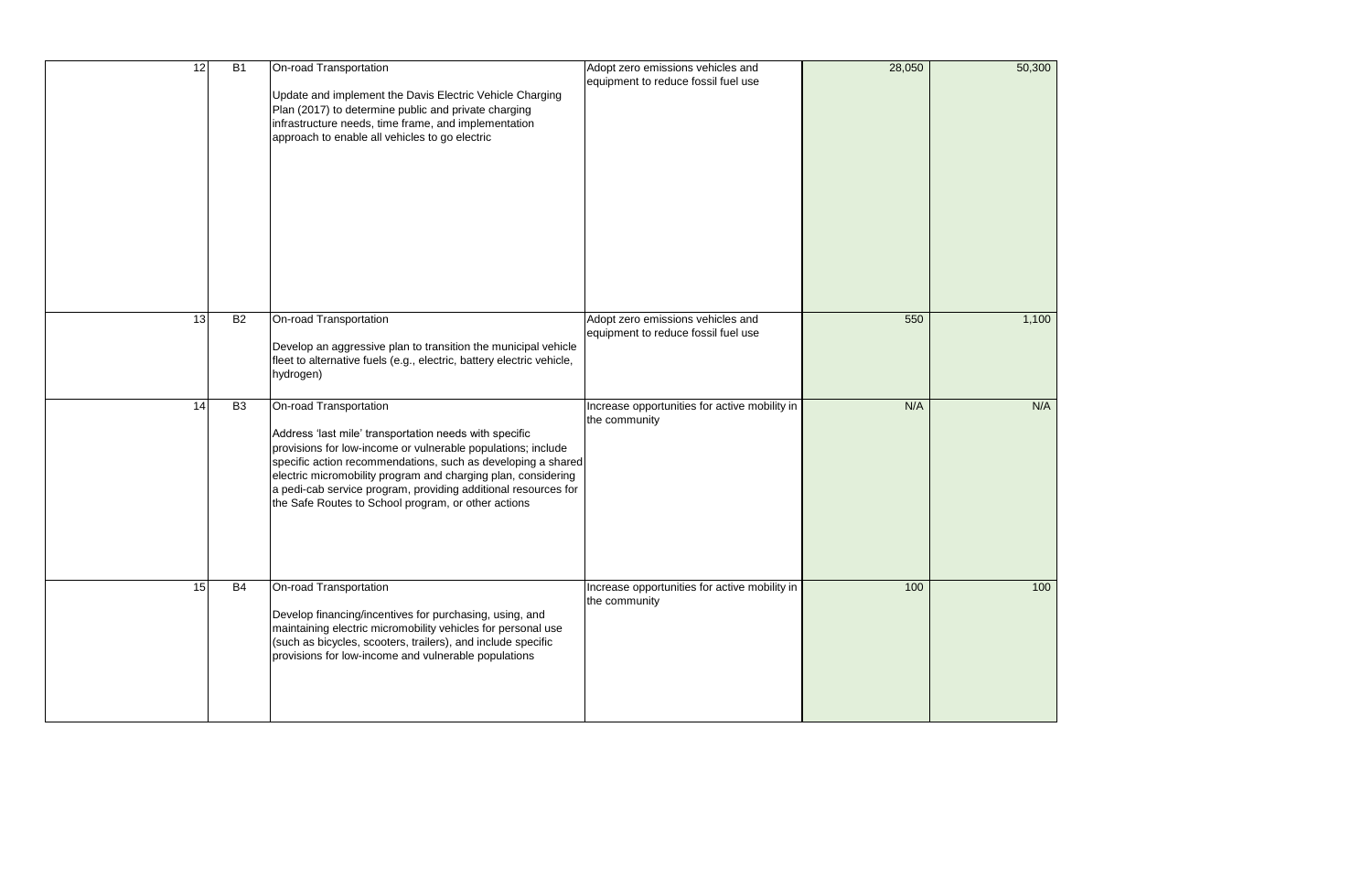| 16 | B <sub>5</sub> | On-road Transportation<br>Subsidize public transit so it is free for all to use and promote<br>expansion of public transit routes and increased operation<br>frequency within Davis to support day-to-day travel needs                                                                                                                                                                                              | Strengthen transit service within Davis and<br>among regional neighbors | 1,350 | 1,350 |
|----|----------------|---------------------------------------------------------------------------------------------------------------------------------------------------------------------------------------------------------------------------------------------------------------------------------------------------------------------------------------------------------------------------------------------------------------------|-------------------------------------------------------------------------|-------|-------|
| 17 | <b>B6</b>      | On-road Transportation<br>Implement roadway infrastructure improvements in existing<br>right-of-way, such as "road diets," narrower pedestrian<br>crossing distances, green stormwater infrastructure, etc., to<br>meet Green Streets standards and increase safety for<br>pedestrians and bicycles to encourage active transportation                                                                              | Strengthen transit service within Davis and<br>among regional neighbors | N/A   | N/A   |
| 18 | <b>B7</b>      | On-road Transportation<br>Coordinate with regional transit agencies and cities to promote<br>cohesive transit interconnections, including express buses to<br>Woodland, West Sacramento, Sacramento, etc.                                                                                                                                                                                                           | Strengthen transit service within Davis and<br>among regional neighbors | 1,200 | 1,150 |
| 19 | B <sub>8</sub> | On-road Transportation<br>Revisit most recent parking pricing study (Downtown Paid<br>Parking, City Council March 5, 2019) and implement pilot<br>projects to test their effectiveness                                                                                                                                                                                                                              | Reduce single occupant vehicle use                                      | 9,850 | 8,900 |
| 20 | <b>B9</b>      | On-road Transportation<br>Address recommendations for developing, funding, and<br>staffing a coordinated Transportation Demand Management<br>(TDM) program to encourage and/or require 'all people, all<br>trips' to implement TDM strategies, such as remote work<br>opportunities, community education and outreach,<br>micromobility, vanpool, rideshare, subsidized transit, employee<br>parking cash-out, etc. | Reduce single occupant vehicle use                                      | 2,850 | 2,700 |

| 1,350 |  |
|-------|--|
|       |  |
|       |  |
|       |  |
|       |  |
|       |  |
|       |  |
|       |  |
|       |  |
|       |  |
|       |  |
|       |  |
|       |  |
|       |  |
|       |  |
|       |  |
|       |  |
| N/A   |  |
|       |  |
|       |  |
|       |  |
|       |  |
|       |  |
|       |  |
|       |  |
|       |  |
|       |  |
|       |  |
| 1,150 |  |
|       |  |
|       |  |
|       |  |
|       |  |
|       |  |
|       |  |
|       |  |
|       |  |
|       |  |
|       |  |
|       |  |
|       |  |
| 8,900 |  |
|       |  |
|       |  |
|       |  |
|       |  |
|       |  |
|       |  |
|       |  |
|       |  |
|       |  |
|       |  |
|       |  |
|       |  |
|       |  |
|       |  |
|       |  |
|       |  |
|       |  |
|       |  |
|       |  |
|       |  |
|       |  |
|       |  |
|       |  |
|       |  |
| 2,700 |  |
|       |  |
|       |  |
|       |  |
|       |  |
|       |  |
|       |  |
|       |  |
|       |  |
|       |  |
|       |  |
|       |  |
|       |  |
|       |  |
|       |  |
|       |  |
|       |  |
|       |  |
|       |  |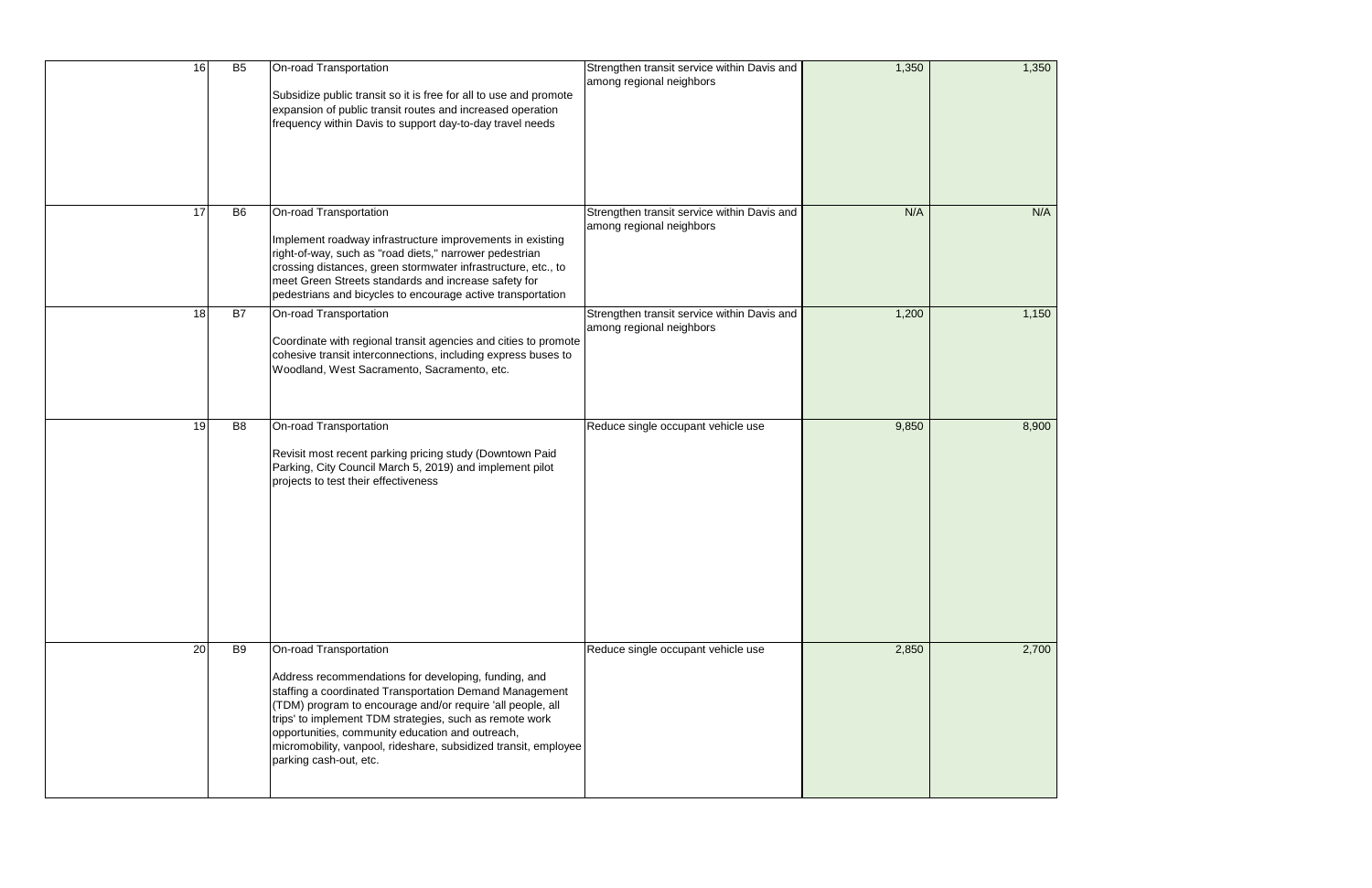| 21 | <b>B10</b>     | On-road Transportation<br>Establish a low-emissions vehicle program for Downtown<br>Davis that disincentivizes travel by internal combustion engine<br>vehicles                                                                                                                                                                                                                                                                                   | Reduce single occupant vehicle use                                                                 | N/A | N/A |
|----|----------------|---------------------------------------------------------------------------------------------------------------------------------------------------------------------------------------------------------------------------------------------------------------------------------------------------------------------------------------------------------------------------------------------------------------------------------------------------|----------------------------------------------------------------------------------------------------|-----|-----|
| 22 | <b>B11</b>     | On-road Transportation<br>Develop incentive options to increase housing construction in<br>the city, including high-density, mixed-use (especially office<br>space and food service), transit-oriented, and affordable<br>options                                                                                                                                                                                                                 | Expand opportunities for local housing<br>development to balance local employment<br>opportunities | N/A | N/A |
| 23 | C <sub>1</sub> | Water<br>Develop financing/incentive options with specific provisions for<br>low-income and vulnerable populations that promote climate-<br>ready private landscapes, such as installing drought tolerant,<br>native, climate-ready plants and/or xeriscaping; programs that<br>support turf removal; installing rainwater capture and<br>harvesting equipment; and the use of green stormwater<br>measures to enhance natural water infiltration | Conserve water in our buildings and<br>landscapes                                                  | 50  |     |
| 24 | D <sub>1</sub> | <b>Buildings - Residential Electricity</b><br>Buildings - Commercial Electricity<br>Develop an ordinance to require the use of cool surfaces,<br>reflective materials, and coatings to reduce the heat island<br>effect                                                                                                                                                                                                                           | Create a cooler city with more urban forest<br>and green space for people and habitat              | 50  | 150 |
| 25 | D <sub>2</sub> | Carbon Removal<br>Expand urban forest in parks, greenbelts, and open space with<br>climate-ready species that provide shade, and develop a tree-<br>replacement plan for street trees for all neighborhoods                                                                                                                                                                                                                                       | Create a cooler city with more urban forest<br>and green space for people and habitat              | 150 | 500 |

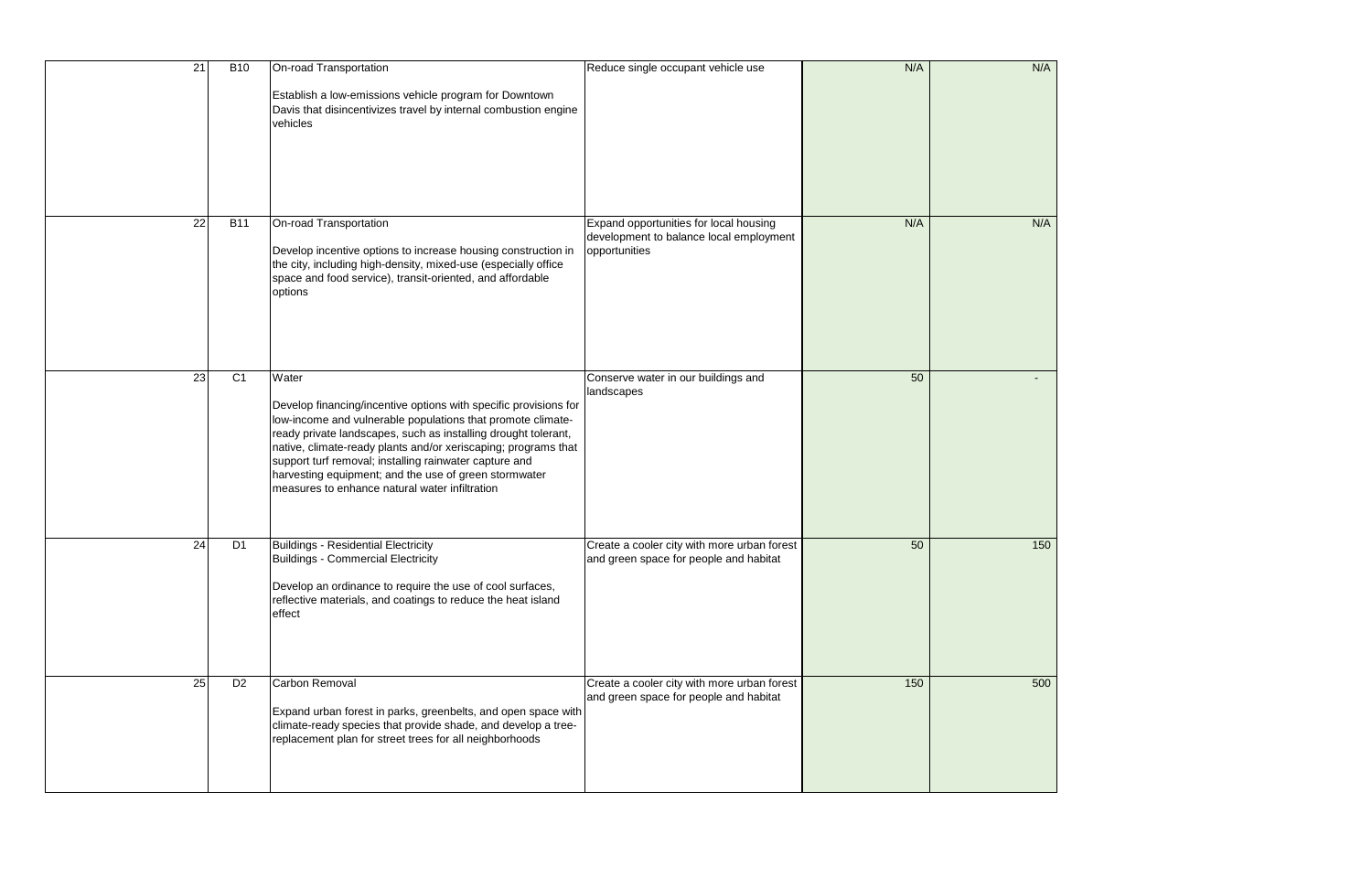| 26 | D <sub>3</sub> | <b>Climate Risk</b><br>Develop policies that require air filtration and air conditioning in reduce the urban heat island effect<br>new and existing residential and commercial properties, with a<br>priority on residential rental properties                                                                                                                                           | Protect public health and safety from<br>extreme heat and wildfire smoke and                                              | N/A   | N/A    |
|----|----------------|------------------------------------------------------------------------------------------------------------------------------------------------------------------------------------------------------------------------------------------------------------------------------------------------------------------------------------------------------------------------------------------|---------------------------------------------------------------------------------------------------------------------------|-------|--------|
| 27 | D <sub>4</sub> | <b>Climate Risk</b><br>Develop policies to increase the use of green stormwater<br>infrastructure and enhance natural water infiltration in public                                                                                                                                                                                                                                       | Protect public health, safety, and<br>infrastructure against damage and<br>disruption from flooding                       | N/A   | N/A    |
| 28 | D <sub>5</sub> | <b>Climate Risk</b><br>Relocate/elevate critical infrastructure out of projected flood<br>areas                                                                                                                                                                                                                                                                                          | Protect public health, safety, and<br>infrastructure against damage and<br>disruption from flooding                       | N/A   | N/A    |
| 29 | D <sub>6</sub> | <b>Climate Risk</b><br>Allocate funding and staff resources to aggressively implement current and future challenges<br>important existing climate-related efforts, such as stormwater<br>management policies, urban water management programs<br>and plans, the 2021 update to the Urban Forestry<br>Management Plan, water conservation programs, and solid<br>waste reduction programs | Prepare and respond to climate hazards to<br>ensure that the City is equipped to address                                  | 5,900 | 11,200 |
| 30 | D7             | <b>Climate Risk</b><br>Develop policies to expand existing public services and<br>resources, such as cooling and weather relief centers, during<br>extreme weather events                                                                                                                                                                                                                | Prepare and respond to climate hazards to<br>ensure that the City is equipped to address<br>current and future challenges | N/A   | N/A    |
| 31 | D <sub>8</sub> | Carbon Removal<br>Research carbon sequestration and removal opportunities the<br>City can pursue to balance remaining emissions by 2040, and<br>use findings and recommendations to advance actions                                                                                                                                                                                      | Demonstrate climate leadership through<br>innovation, education, and investment                                           | N/A   | N/A    |

| N/A    |  |
|--------|--|
| N/A    |  |
| N/A    |  |
| 11,200 |  |
| N/A    |  |
| N/A    |  |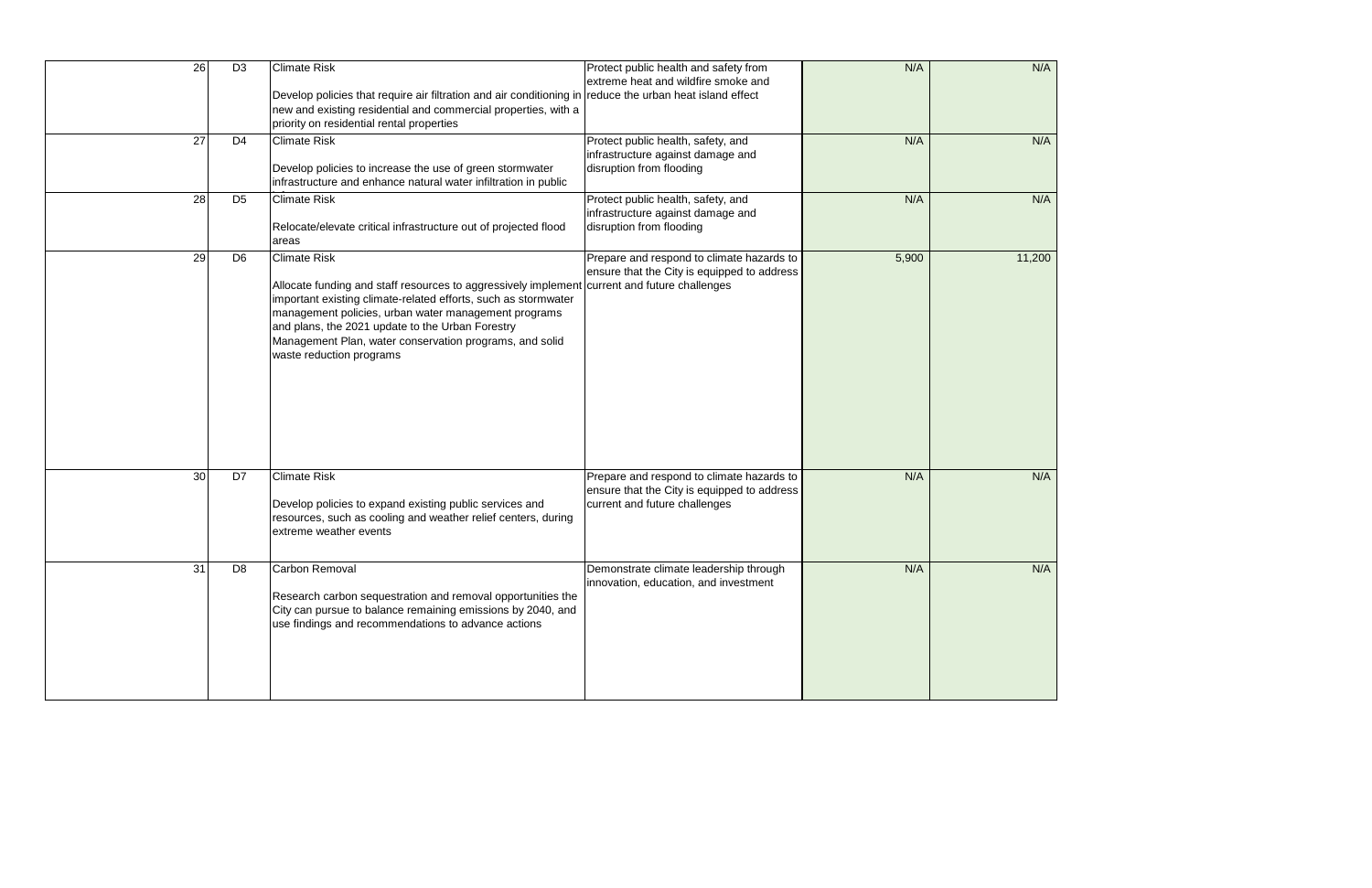| 32 <sub>l</sub> | D <sub>9</sub> | Carbon Removal                                                                                                           | Demonstrate climate leadership through | 1,450 |  |
|-----------------|----------------|--------------------------------------------------------------------------------------------------------------------------|----------------------------------------|-------|--|
|                 |                |                                                                                                                          | innovation, education, and investment  |       |  |
|                 |                | Develop carbon farm plans for City-owned agricultural land<br>and seek grant funding to implement recommended strategies |                                        |       |  |
|                 |                | for maximum carbon sequestration                                                                                         |                                        |       |  |
|                 |                |                                                                                                                          |                                        |       |  |
|                 |                |                                                                                                                          |                                        |       |  |
|                 |                |                                                                                                                          |                                        |       |  |
|                 |                |                                                                                                                          |                                        |       |  |
|                 |                |                                                                                                                          |                                        |       |  |
|                 |                |                                                                                                                          |                                        |       |  |
|                 |                |                                                                                                                          |                                        |       |  |

1,450 1,450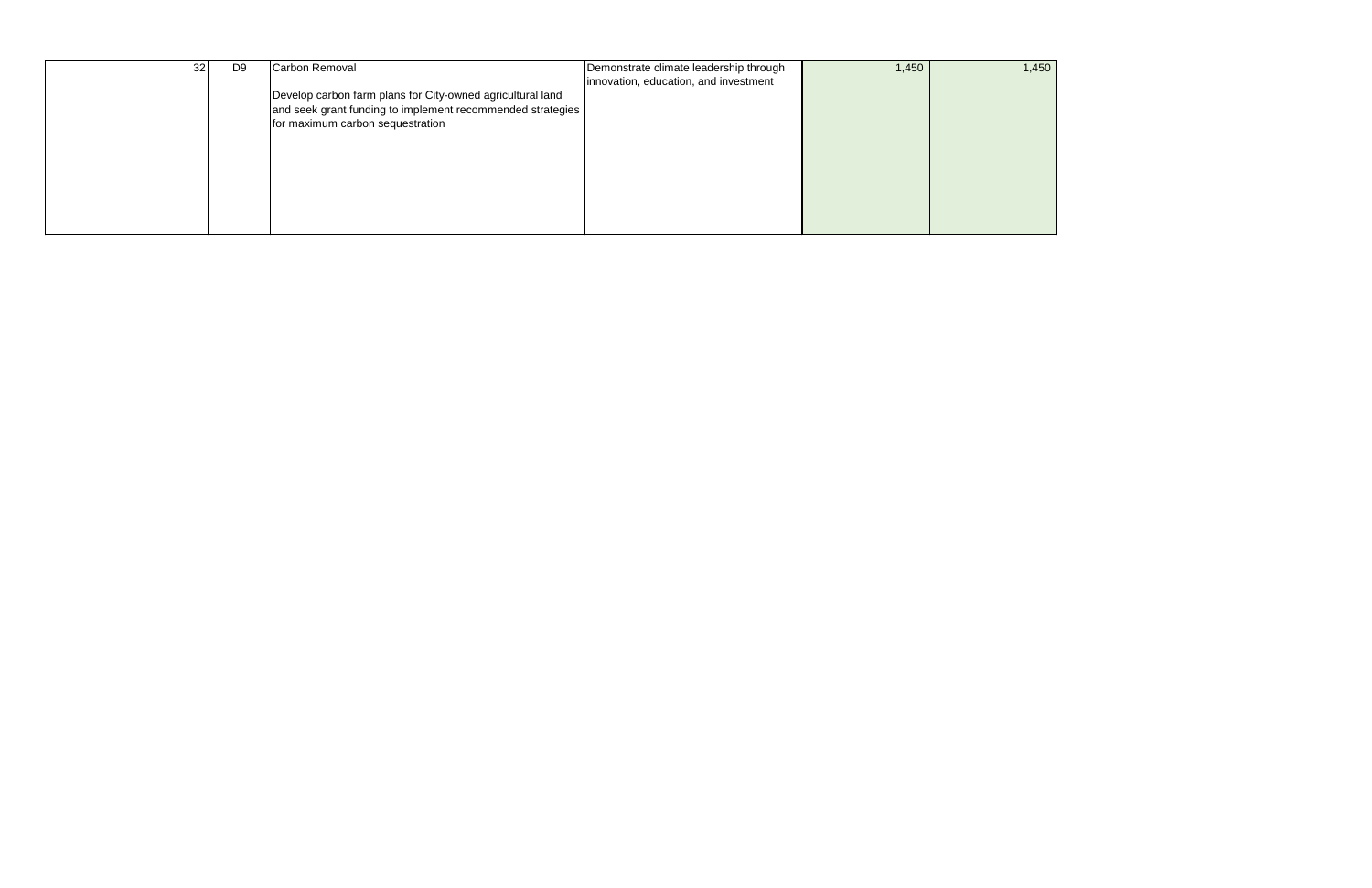| <b>DRAFT</b>                                                                                                                                                                                                                                                                                                 |                                     |                      |                            | <b>DRAFT</b>                                            |                                                       |
|--------------------------------------------------------------------------------------------------------------------------------------------------------------------------------------------------------------------------------------------------------------------------------------------------------------|-------------------------------------|----------------------|----------------------------|---------------------------------------------------------|-------------------------------------------------------|
| duction Estimates                                                                                                                                                                                                                                                                                            |                                     |                      |                            | <b>Cost Effectiveness Analysis</b>                      |                                                       |
| <b>High-level GHG Analysis Assumptions</b>                                                                                                                                                                                                                                                                   | <b>Annualized Capital Cost (\$)</b> | Annual O&M Cost (\$) | <b>Annual Savings (\$)</b> | Annual Net Costs/Savings (\$) Cost Per Ton for 2030 GHG | <b>Reductions (\$/ton based on</b><br>combined costs) |
| Fossil fuel systems will switch to electric heat pumps, 40% of<br>homes have gas stoves, typical lifespan of space heater and<br>stove is 15 years, water heater is 12 years, participation in<br>voluntary incentive-based program is 10% of expired<br>equipment, program is implemented starting in 2023. | $382,100$ \$<br>$\mathfrak{S}$      | $1,801,050$ \$       | $(1,380,250)$ \$           | $802,900$ \$                                            | 250                                                   |
| Fossil fuel systems will switch to electric heat pumps, 40% of<br>homes have gas stoves, typical lifespan of space heater and<br>stove is 15 years, water heater is 12 years, participation in<br>mandatory program is 90% of expired equipment, program is<br>implemented starting in 2023                  | $3,894,700$ \$<br>S.                | $17,224,300$ \$      | $(12,831,050)$ \$          | $8,287,950$ \$                                          | 350                                                   |
| Fossil fuel systems will switch to electric heat pumps, 40% of<br>homes have gas stoves, residential turnover is 2% per year,<br>participation in voluntary incentive-based program is 10% of<br>sold properties, program is implemented starting in 2023                                                    | $626,550$ \$<br>l \$                | $474,800$ \$         | $(363,800)$ \$             | $737,550$ \ \$                                          | 1,350                                                 |
| Fossil fuel systems will switch to electric heat pumps, 40% of<br>homes have gas stoves, residential turnover is 2% per year,<br>participation in mandatory program is 90% of sold properties,<br>program is implemented starting in 2023.                                                                   | $6,043,500$ \$                      | $4,567,500$ \$       | $(3,388,800)$ \$           | $7,222,200$ \$                                          | 1,000                                                 |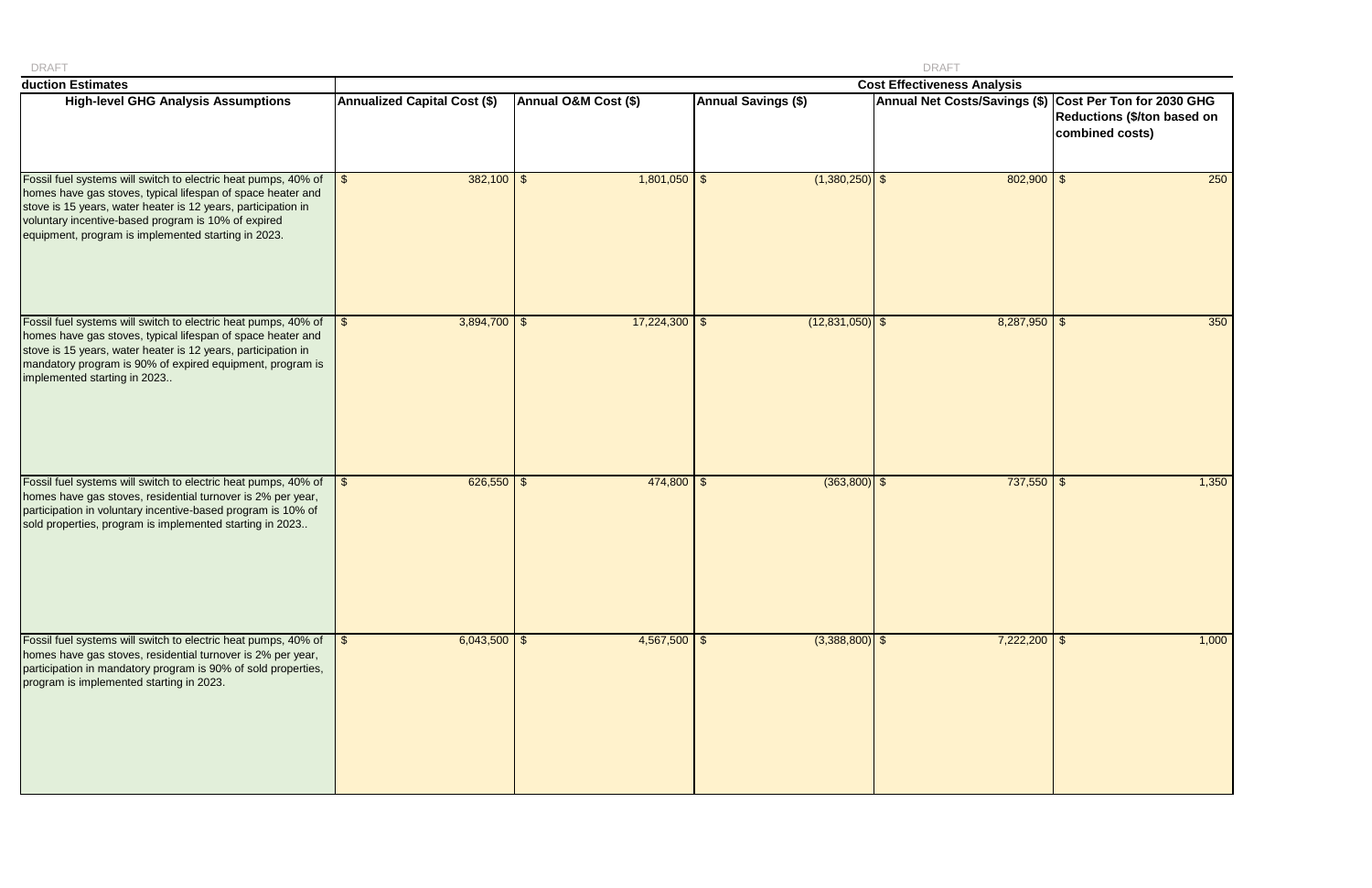| Fossil fuel systems will switch to electric heat pumps, 40% of<br>units have gas stoves, 58% of total units are rental units,<br>typical lifespan of space heater and stove is 15 years and<br>water heater is 12 years, participation in voluntary incentive-<br>based program is 10% of expired equipment in rental units,<br>program is implemented starting in 2023.                                                                                                                                                                                                                                                                                   | $121,150$ \$<br>$\vert$ \$   | $582,850$ \$   | $(454,600)$ \$   | $249,350$ \$   | 200 |
|------------------------------------------------------------------------------------------------------------------------------------------------------------------------------------------------------------------------------------------------------------------------------------------------------------------------------------------------------------------------------------------------------------------------------------------------------------------------------------------------------------------------------------------------------------------------------------------------------------------------------------------------------------|------------------------------|----------------|------------------|----------------|-----|
| Fossil fuel systems will switch to electric heat pumps, 40% of<br>units have gas stoves, 58% of total units are rental units,<br>typical lifespan of space heater and stove is 15 years and<br>water heater is 12 years, participation in mandatory program is<br>90% of expired rental unit equipment, program is implemented<br>starting in 2023.                                                                                                                                                                                                                                                                                                        | $1,089,200$ \$<br>$\vert$ \$ | $5,237,350$ \$ | $(4,084,600)$ \$ | $2,241,950$ \$ | 200 |
| New construction includes electric heat pumps for space and<br>water heating and electric stovetops, program is implemented<br>starting in 2025 for 100% of forecast housing units and non-<br>residential sqft constructed 2025-2030 and 2025-2040 (non-<br>residential calculations only assume electric heat pumps for<br>space heating).                                                                                                                                                                                                                                                                                                               | $607,400$ \$                 | $1,221,000$ \$ | $(930,900)$ \$   | $897,450$ \$   | 450 |
| GHG reductions reflect electric grid decarbonization resulting<br>from primary switch from PG&E to VCE since emissions<br>forecasts were a business-as-usual scenario based on<br>continuation of 2016 electricity emissions factors; assumes<br>continuation of current VCE participation rates through 2040<br>(i.e., 95% of residential accounts and 85% of non-residential<br>accounts); assumes VCE offering is 100% carbon free from<br>2030 for all VCE participants; assumes non-VCE participants<br>remain with PG&E and PG&E's electricity emissions factor<br>decreases on straight line trajectory from 2016 levels to zero<br>carbon in 2045. | \$0                          | \$0            | \$0              | \$0            | \$0 |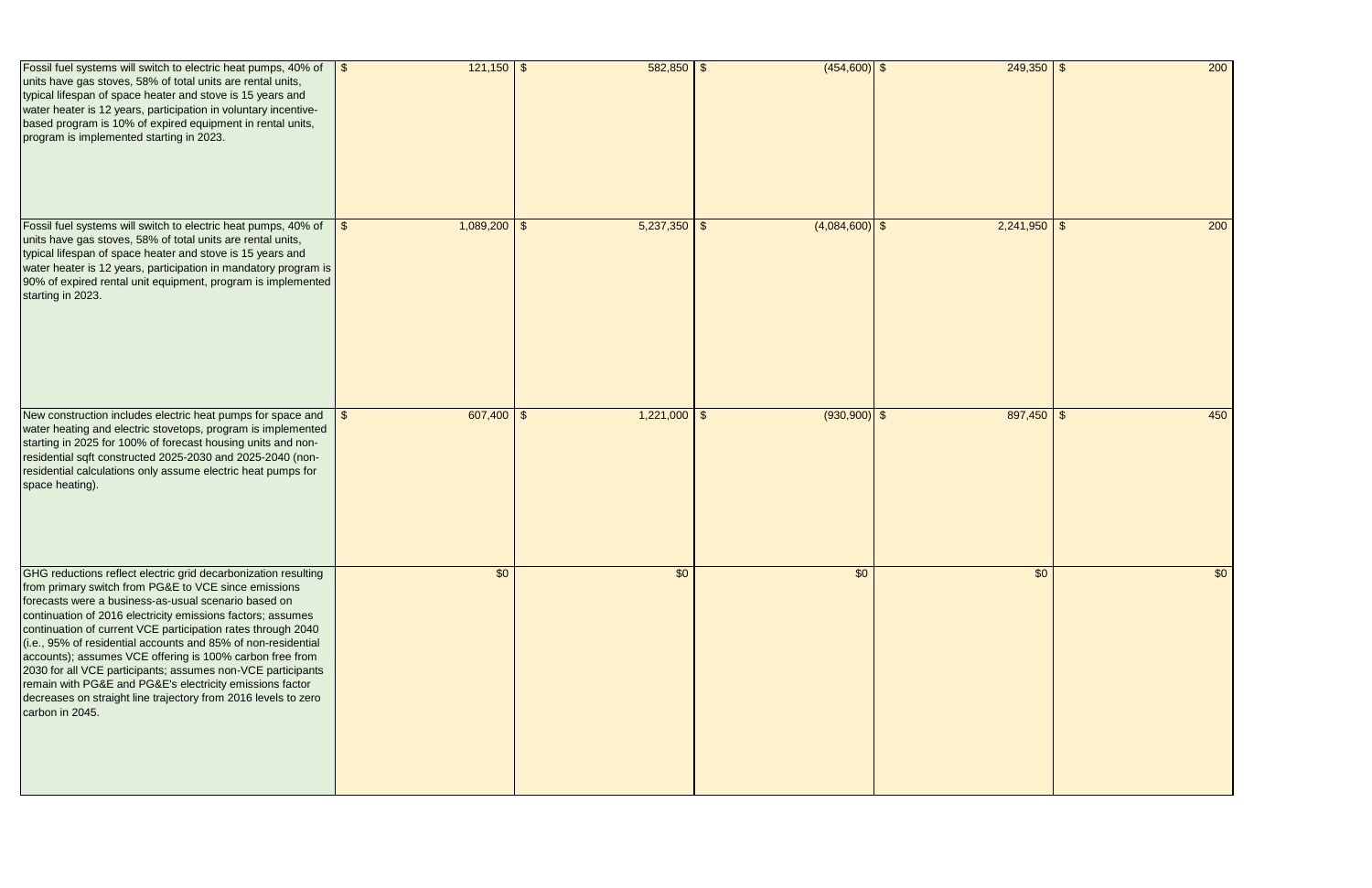| While actions with direct carbon removal activities were<br>evaluated within this analysis (e.g., D2, D9), this action directs<br>the City to establish a carbon mitigation fund to be used on<br>unspecified carbon removal activities. This fund could be<br>designed in multiple ways to define the sources of funding and<br>what types of carbon reduction/removal projects would be<br>eligible to receive funding. The implementation implications of<br>this action are too broad to be analyzed for GHG reduction<br>potential or cost effectiveness in a meaningful way.                                                                                                                                                                                                                                                                                                                   | N/A                  | N/A                         | N/A            | N/A      | N/A             |
|------------------------------------------------------------------------------------------------------------------------------------------------------------------------------------------------------------------------------------------------------------------------------------------------------------------------------------------------------------------------------------------------------------------------------------------------------------------------------------------------------------------------------------------------------------------------------------------------------------------------------------------------------------------------------------------------------------------------------------------------------------------------------------------------------------------------------------------------------------------------------------------------------|----------------------|-----------------------------|----------------|----------|-----------------|
| 80% and 100% of municipal natural gas use is reduced<br>through energy efficiency and equipment fuel switching by<br>2030 and 2040, respectively; assumes municipal natural gas<br>use increases from 2016 based on city service population<br>(residents + employees)                                                                                                                                                                                                                                                                                                                                                                                                                                                                                                                                                                                                                               | 72,700<br>$\sqrt{2}$ | $9,150$ \$<br>$\sqrt[6]{3}$ | $(96, 750)$ \$ | (14,900) | $\overline{50}$ |
| The GHG reduction potential of this action overlaps primarily<br>with the electric grid decarbonization assumptions used to<br>support the overall action quantitative analysis (i.e., the<br>combination of high VCE participation, a zero carbon VCE<br>offering goal, and implementation of RPS requirements for<br>PG&E customers), which likely significantly reduces the GHG<br>reduction potential of this action. However, a primary benefit of<br>this action is to support grid load management and the<br>collective transition toward 100% zero carbon electricity, so<br>important action benefits exist beyond locally-attributable GHG<br>reductions. The implementation implications of this action<br>(including the number, location, and scope of community<br>microgrids) are too broad to be analyzed for GHG reduction<br>potential or cost effectiveness in a meaningful way. | N/A                  | N/A                         | N/A            | N/A      | N/A             |

| N/A      | N/A |
|----------|-----|
|          |     |
|          |     |
|          |     |
|          |     |
|          |     |
|          |     |
| (14,900) | \$0 |
|          |     |
|          |     |
|          |     |
|          |     |
|          |     |
| N/A      | N/A |
|          |     |
|          |     |
|          |     |
|          |     |
|          |     |
|          |     |
|          |     |
|          |     |
|          |     |
|          |     |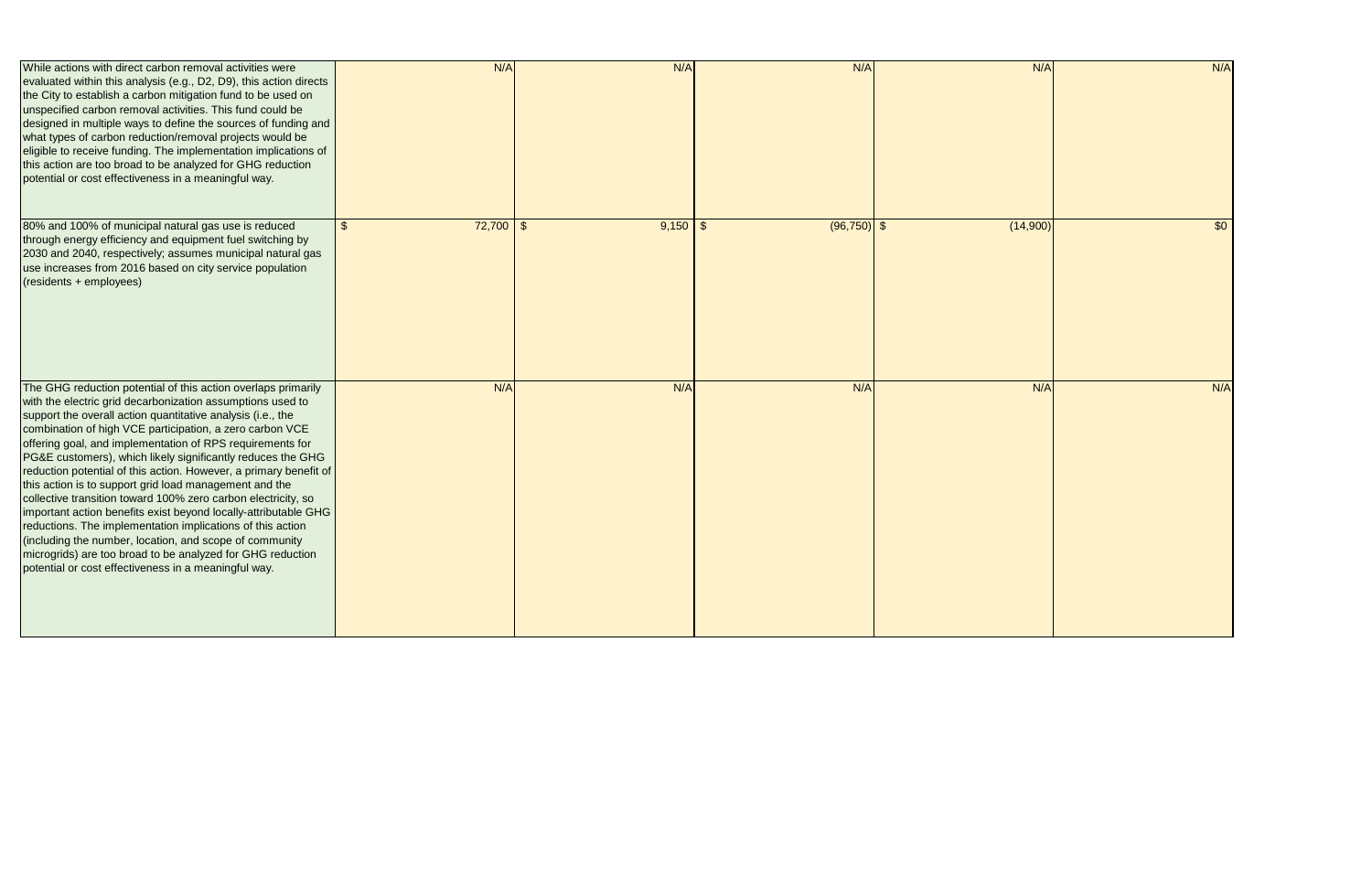| <b>IGHG</b> reductions reflect market trends toward vehicle<br>electrification, on-road emissions forecasts were developed<br>using ARB EMFAC vehicle emissions factors for 2030 and<br>2040 which assumed lower EV uptake than current forecasts<br>suggest, ARB model was built prior to industry-wide EV<br>production commitments; this action quantifies the marginal                                                                                                                                                                                                                                                                         | N/A             | N/A            | N/A              | N/A              | N/A      |
|----------------------------------------------------------------------------------------------------------------------------------------------------------------------------------------------------------------------------------------------------------------------------------------------------------------------------------------------------------------------------------------------------------------------------------------------------------------------------------------------------------------------------------------------------------------------------------------------------------------------------------------------------|-----------------|----------------|------------------|------------------|----------|
| increase in EV adoption between the level reflected in EMFAC<br>currently and industry forecasts, assumes 25% and 43% of<br>passenger vehicles are EV by 2030 and 2040, respectively,<br>assumes 9% and 16% of non-passenger vehicles are EV by<br>2030 and 2040, respectively. Note: GHG reductions are not<br>assumed to be the direct result of this action, but updating and<br>implementing the Davis EV Charging Plan would help facilitate<br>this market transition locally; GHG reduction values can be<br>updated pending relevant analysis outputs from EV Charging<br>Plan update.                                                     |                 |                |                  |                  |          |
| Municipal fleet emissions were 1,100 MT CO2e in 2019 based<br>on fleet fuel record data; assumes fleet does not grow through<br>2040, 50% of fleet is ZEV by 2030 and 100% by 2040.                                                                                                                                                                                                                                                                                                                                                                                                                                                                | $$287,150$ \ \$ | $822,000$ \ \$ | $(7,656,450)$ \$ | $(6,547,350)$ \$ | (12,050) |
| The CAPCOA Handbook, which was used to quantify VMT-<br>reduction actions within this analysis, mentions first/last mile<br>transportation network company (TNC) incentives as a<br>'supporting or non-quantified GHG reduction measure', and<br>does not provide a methodology for VMT reduction estimates.<br>It also specifically mentions Safe Routes to School and pedi-<br>cab service as potential implementation options for this action,<br>neither of which are evaluated within the CAPCOA Handbook<br>either. The action also mentions developing a shared electric<br>micromobility program, which is analyzed directly in Action B4. | N/A             | N/A            | N/A              | N/A              | N/A      |
| Implement a dockless e-bike or escooter program, followed<br>CAPCOA methodology for VMT reduction analysis (equations<br>T-21B and T-21C at 50% implementation each), maximum<br>VMT reduction is defined within CAPCOA methodology for a<br>sub-set of transportation actions (including e-bike/e-scooter<br>programs), action results in 0.05% VMT reduction in 2030.                                                                                                                                                                                                                                                                            | $$518,250$ \$   | $2,185,200$ \$ | $(363,800)$ \$   | $2,339,650$ \$   | 19,650   |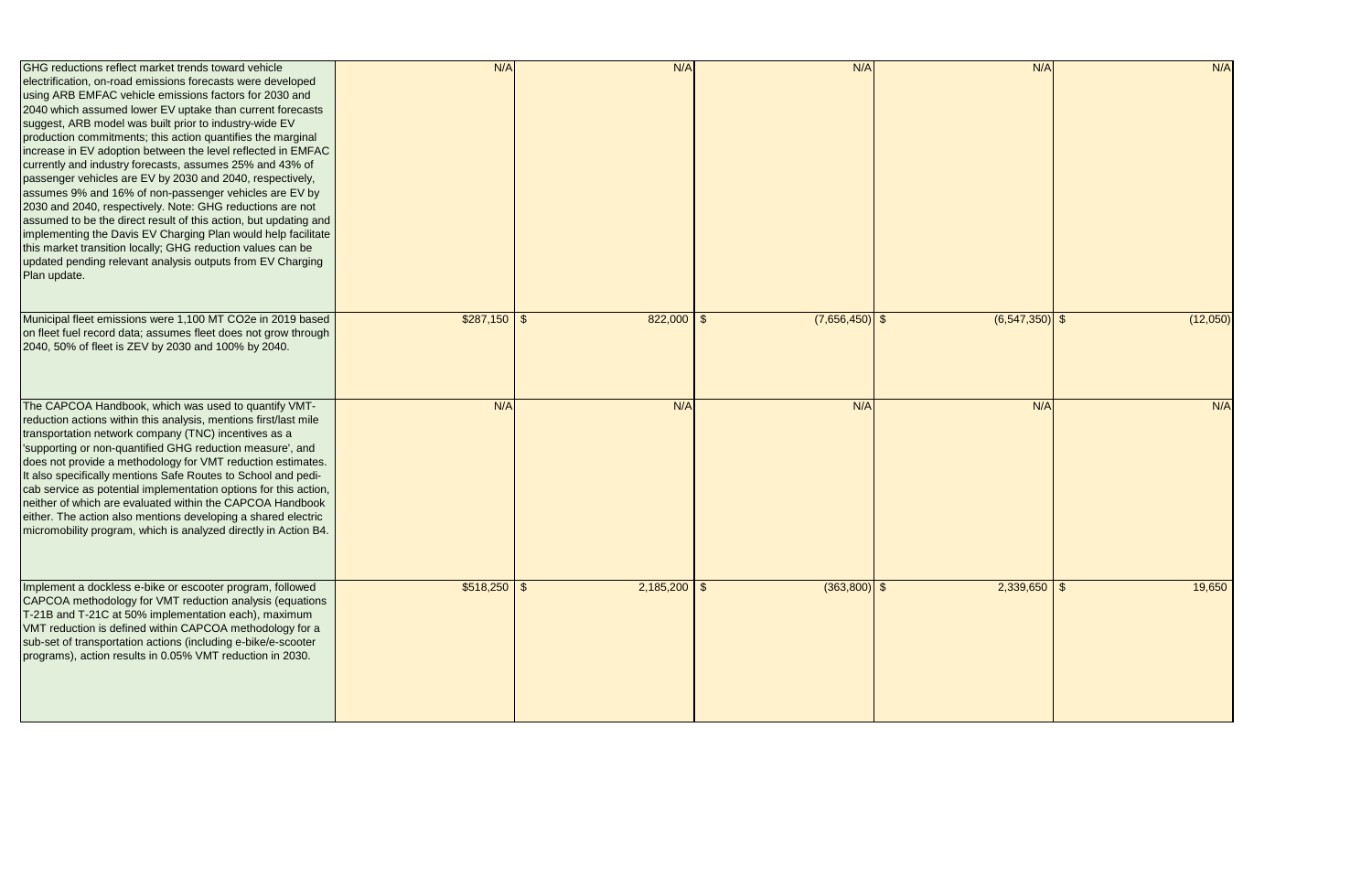| Followed CAPCOA methodology for VMT reduction analysis<br>(equation T-27), equation's max assumption is for 50% fare<br>reduction (not 100% as specified in action language), transit<br>mode share in community is 6%, vehicle mode share in<br>community is 77%, action results in 0.6% VMT reduction in<br>2030, overall efficacy of this action would increase with greater<br>travel mode shift to transit.                                    | \$0         | $$0 \,   \, $$     | $(4,001,850)$ \$  | $(4,001,850)$ \$    | (2,950)  |
|-----------------------------------------------------------------------------------------------------------------------------------------------------------------------------------------------------------------------------------------------------------------------------------------------------------------------------------------------------------------------------------------------------------------------------------------------------|-------------|--------------------|-------------------|---------------------|----------|
| The implementation implications of this action (including the<br>number, location, and scope of these improvements) are too<br>broad to be analyzed for GHG reduction potential or cost<br>effectiveness in a meaningful way.                                                                                                                                                                                                                       | N/A         | N/A                | N/A               | N/A                 | N/A      |
| Followed CAPCOA methodology for VMT reduction analysis<br>(equations T-24 and T-25), assumed a 12.5% increase in total<br>transit service miles and transit frequency, action results in<br>0.5% VMT reduction in 2030, overall efficacy of this action<br>would increase with greater travel mode shift to transit.                                                                                                                                | \$1,166,200 | $$1,452,500$ \ \\$ | $(3,292,750)$ \$  | $(674,050)$ \$      | (550)    |
| Followed CAPCOA methodology for VMT reduction analysis<br>(equation T-23), 63% of public parking is on-street, assumes<br>Downtown VMT for a scenario in which Downtown Specific<br>Plan is not implemented (note: implementing Downtown<br>Specific Plan will increase VMT in Downtown area, which<br>would increase GHG reduction potential from this action),<br>action results in 5% VMT reduction in 2030 (max potential is<br>30% reduction). | \$87,800    | $$335,400$ \$      | $(27,613,100)$ \$ | $(27, 189, 900)$ \$ | (2,750)  |
| Followed CAPCOA methodology for VMT reduction analysis<br>(equation T-5), 25% of employees are eligible for program,<br>VMT reductions are only applied to commute VMT because<br>this is not a community-wide action, average daily commute is<br>32.3 miles per employee per work day, action results in 6.5%<br>commute trip VMT reduction in 2030 (max potential is 26%<br>reduction).                                                          | \$0         | $$0 \mid $$        | $(8,866,000)$ \$  | $(8,866,000)$ \$    | (3, 100) |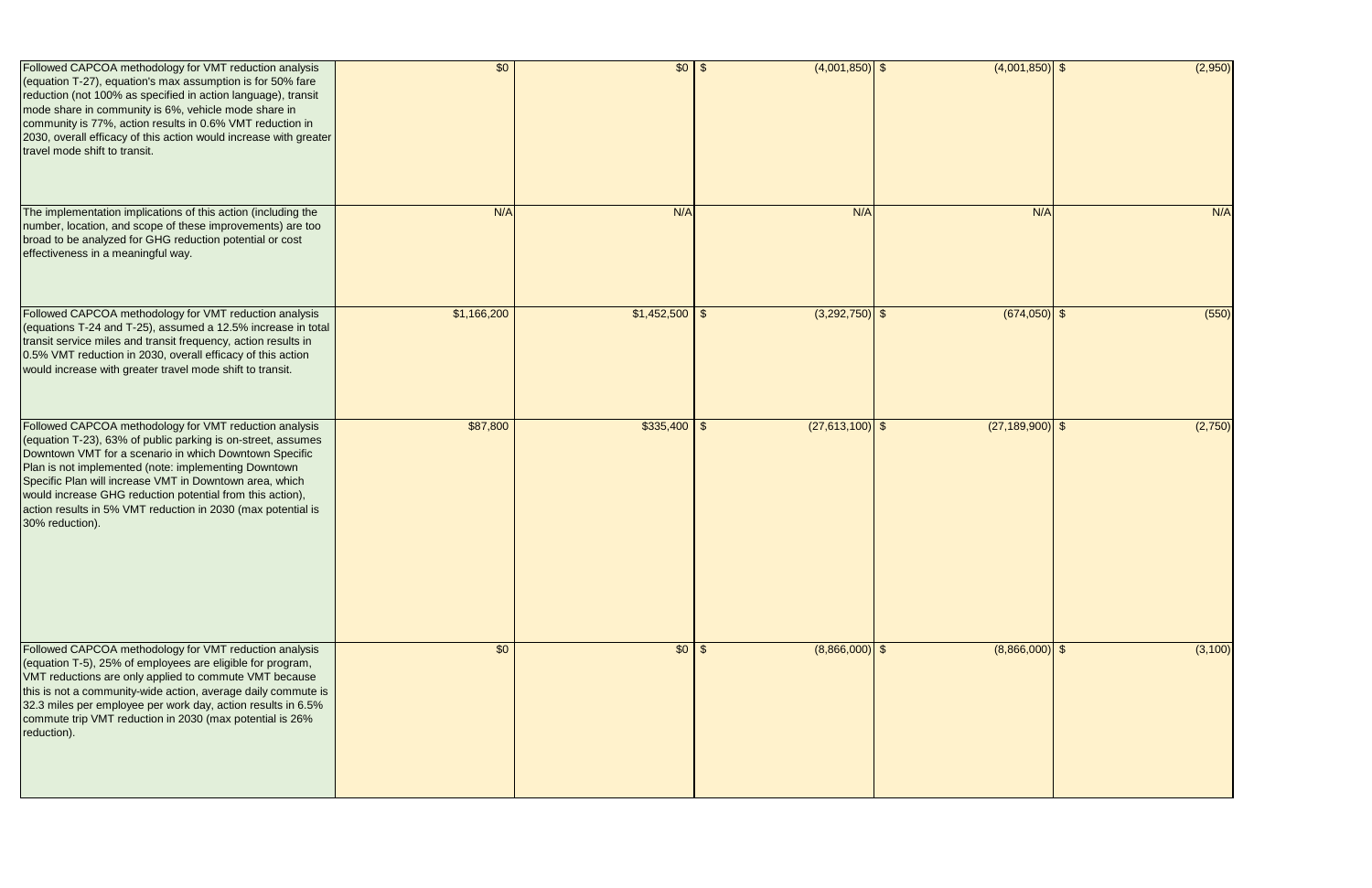| The CAPCOA handbook, which was used to quantify VMT-<br>reduction actions within this analysis, identified establishing<br>cordon pricing as a potential action. However, the action is<br>labeled as a 'supporting or non-quantified GHG reduction<br>measure', and does not provide a methodology for VMT<br>reduction estimates because a widely replicable quantification<br>methodology reflecting the local and nuanced VMT reduction<br>potential from this kind of action could not be defined.                                                                                                                                         | N/A         | N/A         | N/A             | N/A           | N/A      |
|-------------------------------------------------------------------------------------------------------------------------------------------------------------------------------------------------------------------------------------------------------------------------------------------------------------------------------------------------------------------------------------------------------------------------------------------------------------------------------------------------------------------------------------------------------------------------------------------------------------------------------------------------|-------------|-------------|-----------------|---------------|----------|
| The specifics for implementing this action are directly tied to<br>the GHG reduction potential, and accurate analysis would<br>require defining potential future land use scenarios and a<br>developing a customized travel model with specific inputs that<br>are not currently defined. The implementation implications of<br>this action (including the number, location, density, type, etc. of<br>these land use changes) are too broad to be analyzed for<br>GHG reduction potential or cost effectiveness in a meaningful<br>way.                                                                                                        | N/A         | N/A         | N/A             | N/A           | N/A      |
| Followed CAPCOA methodology for water use reduction<br>analysis (equations W-5 and W-6), assumed very low/low<br>water plant factor with drip irrigation, CAPCOA-provided water-<br>energy intensity factor, applied to single family detached units<br>only, assumes 5% voluntary participation by 2030 and 10% by<br>2040. Note: One of the CAPCOA default inputs does not work<br>in the Davis context and results in an overestimate for water<br>savings; GHG reductions are already near-zero due to low<br>carbon intensity of electricity emissions factor in 2030, but<br>water savings overestimate skews cost effectiveness results. | \$646,450   |             | $(734, 150)$ \$ | $(86,250)$ \$ | (2,450)  |
| Followed CAPCOA methodology for cool roofs in residential<br>development (equation E-4), action language covers all cool<br>surfaces but GHG calculation only accounts for detached<br>single family unit cool roofs so there is likely an<br>underestimation for energy reduction potential based on action<br>language; cool roof albedo is 0.6, assumed average roof area<br>of 1,625 sqft, participation is based on 30-year roof lifespan<br>and mandatory ordinance implementation beginning in 2023.                                                                                                                                     | \$1,119,100 | $$0 \mid $$ | (113,400)       | \$1,005,750   | \$15,250 |
| Followed CAPCOA methodology for expanding urban tree<br>planning (equation N-2) which directs users to the iTree<br>Planting Too for quantification; assumed new plantings of 220<br>trees per year beginning in 2023 (based on TreeDavis average<br>annual plantings for trees in public realm since 1992),<br>estimated sequestration potential in iTrees tool for Valley Oak<br>species.                                                                                                                                                                                                                                                     | \$61,000    | \$63,000    | \$0             | \$124,050     | \$700    |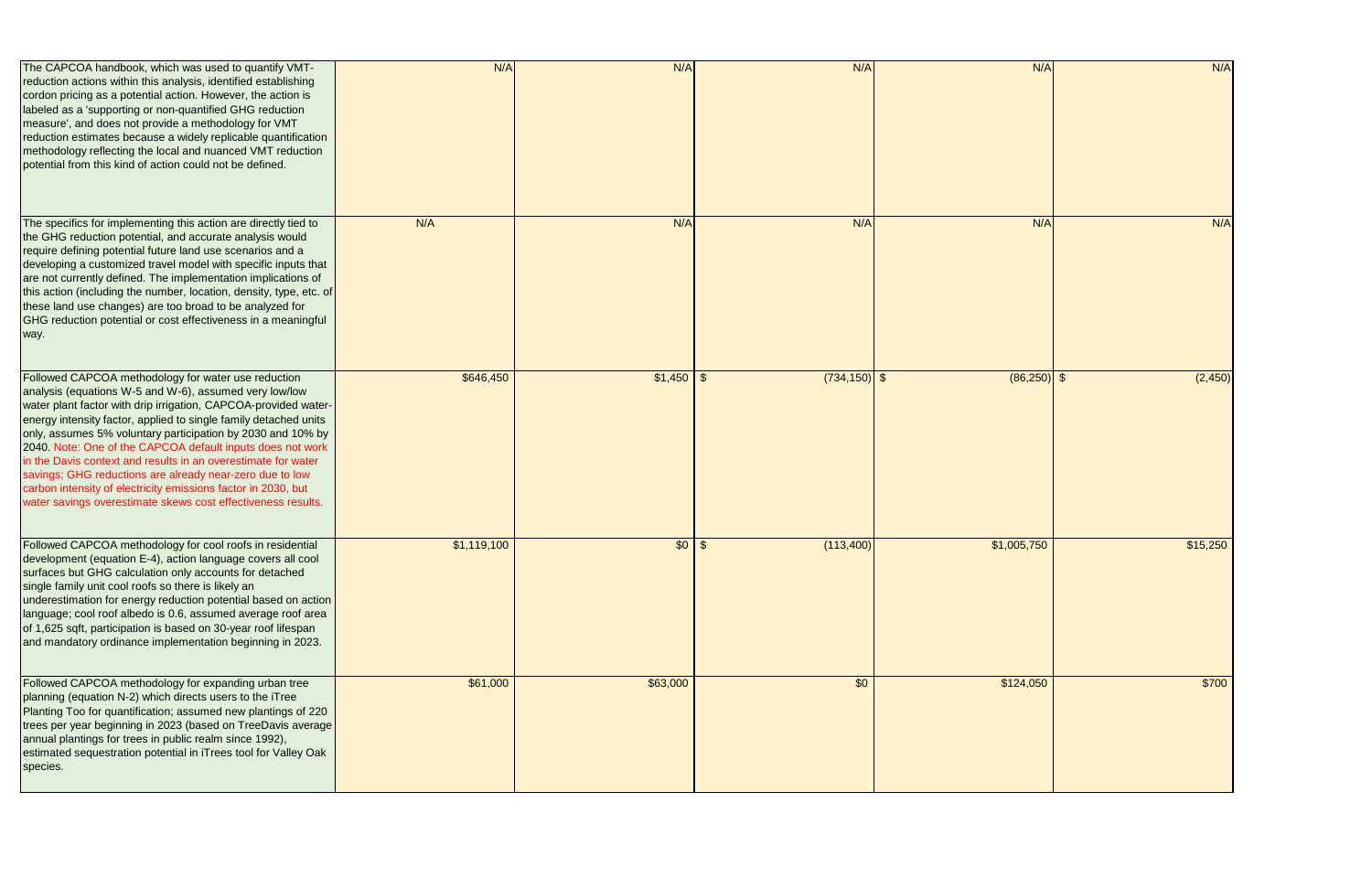| Adaptation action that does not address GHG reduction.                                                                                                                                                                                                                                                                                                                                                                                                                                                                                                                                                                                                                                                                                                                    | N/A | N/A | N/A | N/A | N/A |
|---------------------------------------------------------------------------------------------------------------------------------------------------------------------------------------------------------------------------------------------------------------------------------------------------------------------------------------------------------------------------------------------------------------------------------------------------------------------------------------------------------------------------------------------------------------------------------------------------------------------------------------------------------------------------------------------------------------------------------------------------------------------------|-----|-----|-----|-----|-----|
| Adaptation action that does not address GHG reduction.                                                                                                                                                                                                                                                                                                                                                                                                                                                                                                                                                                                                                                                                                                                    | N/A | N/A | N/A | N/A | N/A |
| Adaptation action that does not address GHG reduction.                                                                                                                                                                                                                                                                                                                                                                                                                                                                                                                                                                                                                                                                                                                    | N/A | N/A | N/A | N/A | N/A |
| Followed CAPCOA methodology for water conservation<br>(equation W-7), 2030 Davis water demand value based on<br>2015 Urban Water Management Plan (UWMP), assumed<br>target of 134 gallons per capita per day by 2020 (and held<br>constant through 2040) based on NRC recommendation<br>enshrined in 2015 UWMP.<br>Action assumes compliance with SB 1383 for organic waste<br>diversion, holds bill's 2025 75% diversion goal constant<br>through 2040 and applies to the city's forecast waste tonnages<br>by waste characterization (derived from CalRecycle State<br>Waste Characterization Study); assumes diverted organic<br>waste products include paper, food waste, yard trimmings, and<br>wood waste, which are either composted or anaerobically<br>digested. | N/A | N/A | N/A | N/A | N/A |
| Adaptation action that does not address GHG reduction.                                                                                                                                                                                                                                                                                                                                                                                                                                                                                                                                                                                                                                                                                                                    | N/A | N/A | N/A | N/A | N/A |
| While actions with direct carbon removal activities were<br>evaluated within this analysis (e.g., D2, D9), this action directs<br>the City to research unspecified carbon sequestration and<br>removal activities. This research could result in findings and<br>recommendations for sequestration and carbon removal in<br>multiple ways. The implementation implications of this action<br>are too broad to be analyzed for GHG reduction potential or<br>cost effectiveness in a meaningful way.                                                                                                                                                                                                                                                                       | N/A | N/A | N/A | N/A | N/A |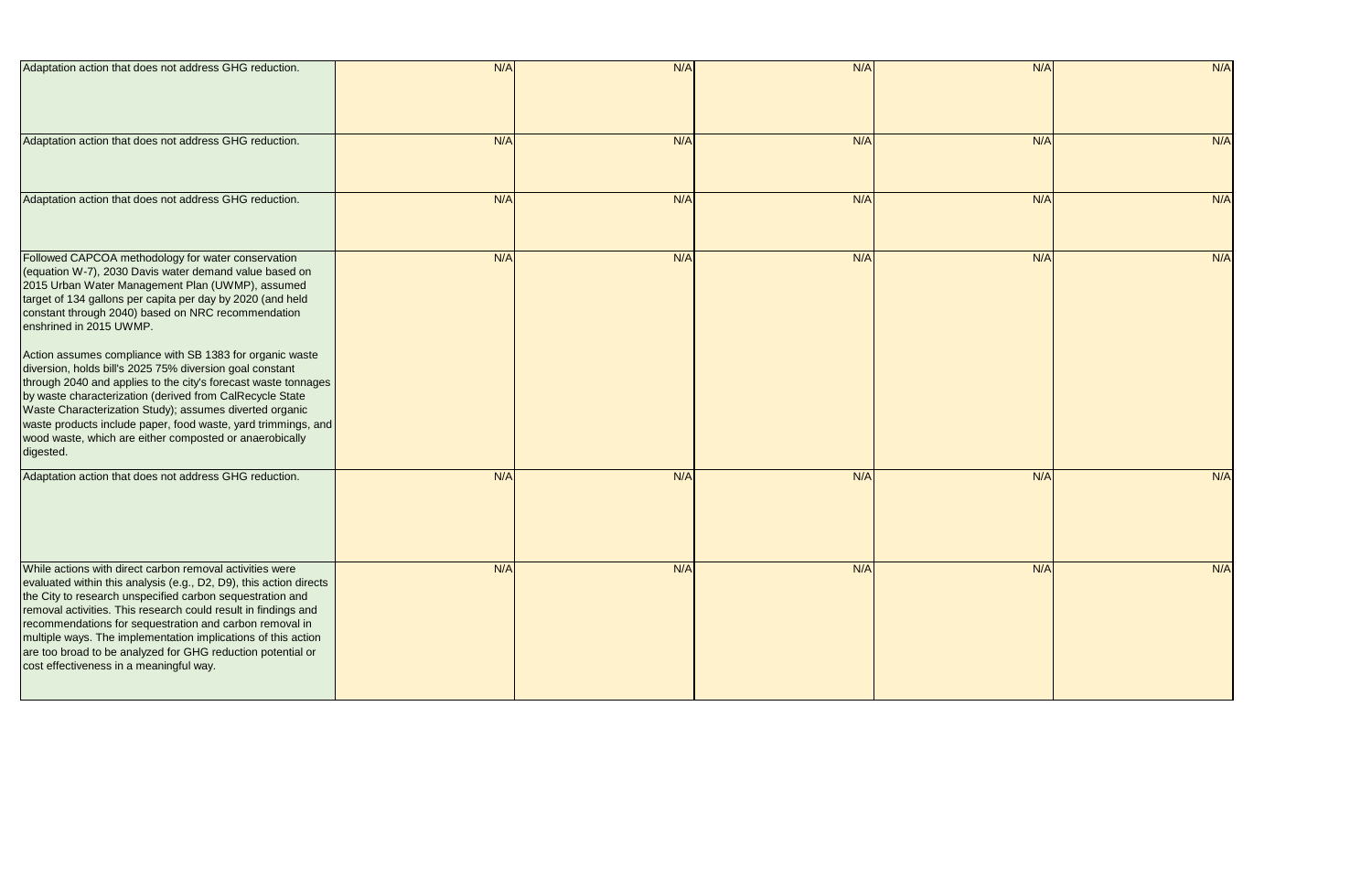| Followed CAPCOA methodology for improving function of           | \$85,550 | $$77,100$ \ \$ | $(21, 850)$ \$ | 140,750 | 100 |
|-----------------------------------------------------------------|----------|----------------|----------------|---------|-----|
| natural/working lands (equation N-3) which directs users to the |          |                |                |         |     |
| USDA COMET-Planner tool (a California-specific tool),           |          |                |                |         |     |
| assumed action applies to 323 acres of City-owned farmland,     |          |                |                |         |     |
| assumed all farmland is cropland, assumed all farmland would    |          |                |                |         |     |
| implement compost application as the conservative practice      |          |                |                |         |     |
| standard in the tool. City has protected more than 13x as much  |          |                |                |         |     |
| farmland within the City boundary compared to farmland the      |          |                |                |         |     |
| City owns; if expanded to all farmland acreage in the city this |          |                |                |         |     |
| action could remove approximately 19,000 MT $CO2e/yr$ .         |          |                |                |         |     |
|                                                                 |          |                |                |         |     |
|                                                                 |          |                |                |         |     |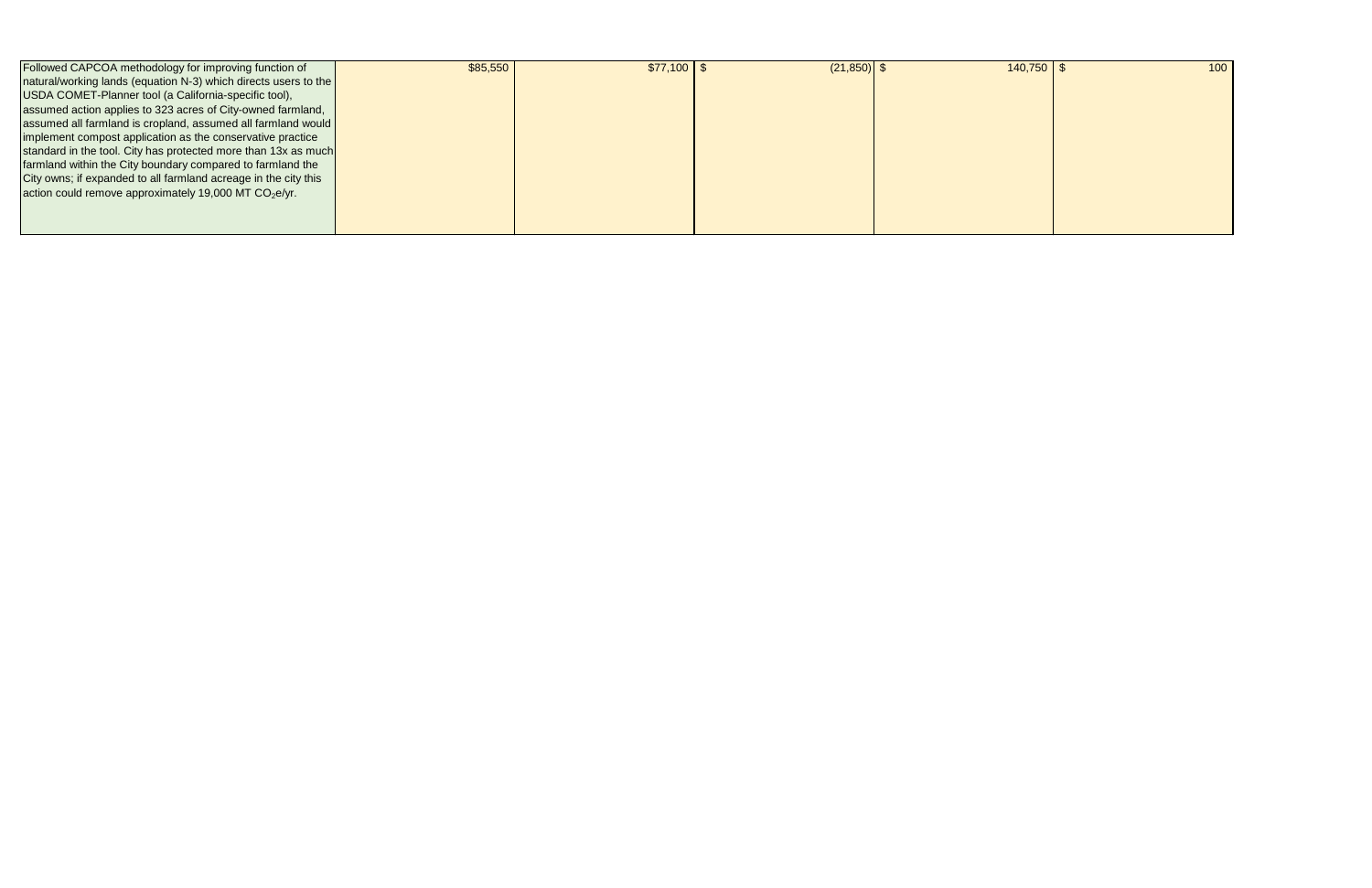|                                                                                                                                                                                                                                                                                                                                              |                                                                                                  | <b>Impact on GHG Targets</b> |                                                                                                                                |                                                                                                                                                                                                                                                                                                                                                                                                                                                                                                                                                                     |                                 |  |  |
|----------------------------------------------------------------------------------------------------------------------------------------------------------------------------------------------------------------------------------------------------------------------------------------------------------------------------------------------|--------------------------------------------------------------------------------------------------|------------------------------|--------------------------------------------------------------------------------------------------------------------------------|---------------------------------------------------------------------------------------------------------------------------------------------------------------------------------------------------------------------------------------------------------------------------------------------------------------------------------------------------------------------------------------------------------------------------------------------------------------------------------------------------------------------------------------------------------------------|---------------------------------|--|--|
| <b>High-level Cost Effectiveness Analysis Assumptions</b>                                                                                                                                                                                                                                                                                    | % of 2030 Total Target                                                                           | % of 2040 Total Target       | <b>Emissions Sub-sector</b><br><b>Addressed and Relative</b>                                                                   | <b>Action Interdependencies</b>                                                                                                                                                                                                                                                                                                                                                                                                                                                                                                                                     | <b>Climate Hazard Addressed</b> |  |  |
|                                                                                                                                                                                                                                                                                                                                              | (Reductions Needed - 106,729 (Reductions Needed - 361,128 Reductions<br>MT CO <sub>2</sub> e/yr) | MT CO <sub>2</sub> e/yr      |                                                                                                                                |                                                                                                                                                                                                                                                                                                                                                                                                                                                                                                                                                                     |                                 |  |  |
| No rebates will be available for electric appliances. Electric<br>appliances require no additional maintenance costs compared<br>to natural gas appliances. Ratio of single- to multi-family units<br>in Davis assumed to remain constant through 2030. Valley<br>Clean Energy (VCE) electric rates will remain comparable to<br>PG&E rates. | 2%                                                                                               | 1%                           | <b>Existing Building Natural Gas</b><br>- Sub-sector is 15% of 2030<br>forecasts<br>Action reduces 5% of sub-sector<br>in 2030 | • Potential implementation overlap with Action A2(a)<br>(over long-term) - A1(a) targets end-of-life equipment<br>and A2(a) targets point of property sale<br>GHG reductions are in part based on future estimated<br>electricity emissions factors; future factor used reflects<br>a PG&E RPS compliance scenario and VCE shift to<br>zero carbon energy by 2030                                                                                                                                                                                                   | N/A                             |  |  |
| No rebates will be available for electric appliances. Electric<br>appliances require no additional maintenance costs compared<br>to natural gas appliances. Ratio of single- to multi-family units<br>in Davis assumed to remain constant through 2030. Valley<br>Clean Energy (VCE) electric rates will remain comparable to<br>PG&E rates. | 23%                                                                                              | 12%                          | <b>Existing Building Natural Gas</b><br>- Sub-sector is 15% of 2030<br>forecasts<br>in 2030                                    | • Potential implementation overlap with Action A2(b)<br>(over long-term) - A1(b) targets end-of-life equipment<br>and A2(b) targets point of property sale<br>Action reduces 44% of sub-sector   A1(b), A2(b), and A3(b) combine for more than 100%<br>participation by 2040 target year, so GHG reductions<br>cannot be summed from all actions in 2040<br>• GHG reductions are in part based on future estimated<br>electricity emissions factors; future factor used reflects<br>a PG&E RPS compliance scenario and VCE shift to<br>zero carbon energy by 2030   | N/A                             |  |  |
| No rebates will be available for electric appliances. Electric<br>appliances require no additional maintenance costs compared<br>to natural gas appliances. Ratio of single- to multi-family units<br>in Davis assumed to remain constant through 2030. Valley<br>Clean Energy (VCE) electric rates will remain comparable to<br>PG&E rates. | $1\%$                                                                                            | 0%                           | <b>Existing Building Natural Gas</b><br>- Sub-sector is 15% of 2030<br>forecasts<br>Action reduces 1% of sub-sector<br>in 2030 | • Potential implementation overlap with Action A1(a)<br>(over long-term) - A1(a) targets end-of-life equipment<br>and A2(a) targets point of property sale<br>· GHG reductions are in part based on future estimated<br>electricity emissions factors; future factor used reflects<br>a PG&E RPS compliance scenario and VCE shift to<br>zero carbon energy by 2030                                                                                                                                                                                                 | N/A                             |  |  |
| No rebates will be available for electric appliances. Electric<br>appliances require no additional maintenance costs compared<br>to natural gas appliances. Ratio of single- to multi-family units<br>in Davis assumed to remain constant through 2030. Valley<br>Clean Energy (VCE) electric rates will remain comparable to<br>PG&E rates. | 7%                                                                                               | 4%                           | <b>Existing Building Natural Gas</b><br>- Sub-sector is 15% of 2030<br>forecasts<br>in 2030                                    | • Potential implementation overlap with Action A1(b)<br>(over long-term) - A1(b) targets end-of-life equipment<br>and A2(b) targets point of property sale<br>Action reduces 13% of sub-sector   • A1(b), A2(b), and A3(b) combine for more than 100%<br>participation by 2040 target year, so GHG reductions<br>cannot be summed from all actions in 2040<br>• GHG reductions are in part based on future estimated<br>electricity emissions factors; future factor used reflects<br>a PG&E RPS compliance scenario and VCE shift to<br>zero carbon energy by 2030 | N/A                             |  |  |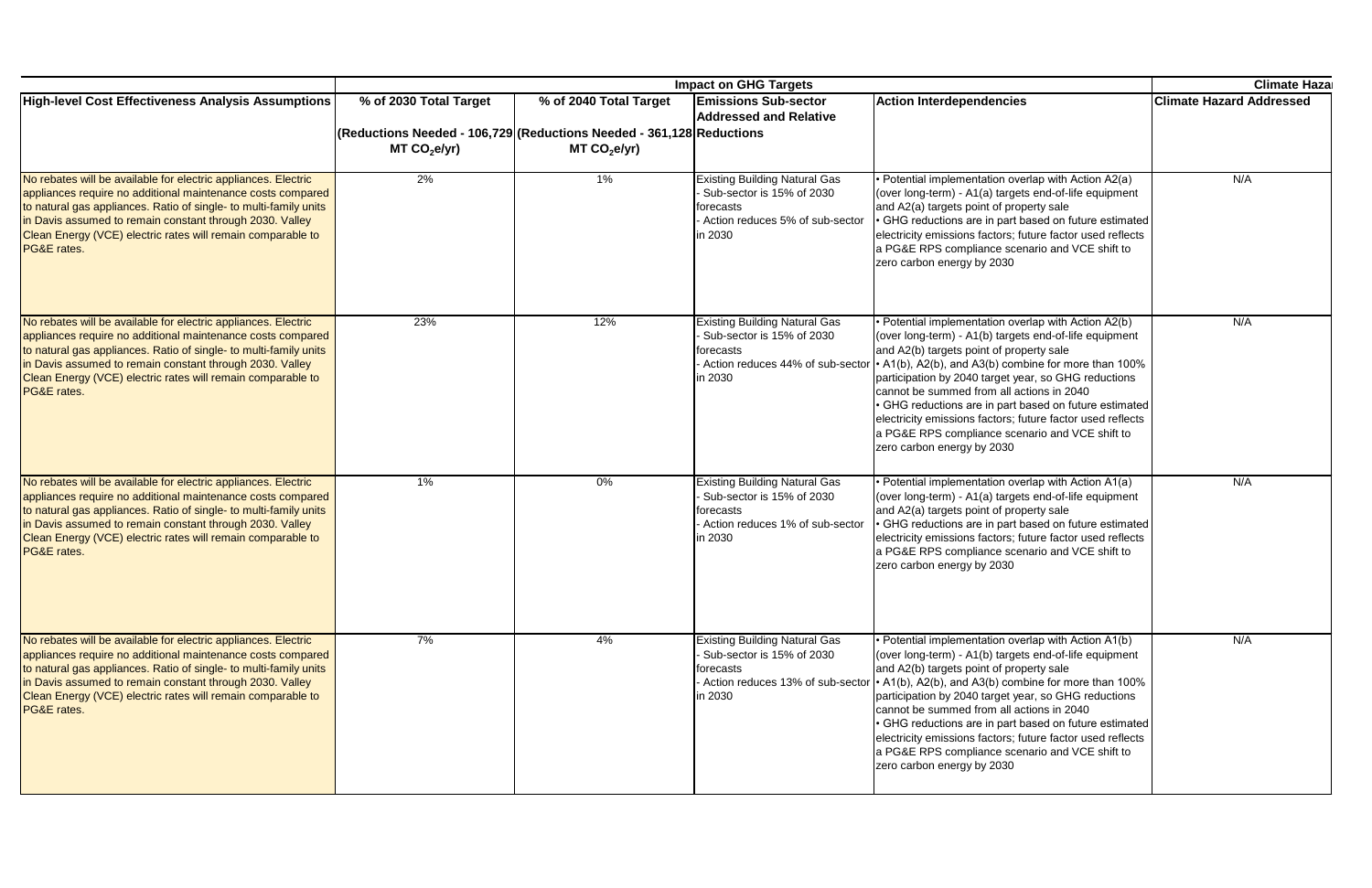| No rebates will be available for electric appliances. Electric<br>appliances require no additional maintenance costs compared<br>to natural gas appliances. Valley Clean Energy (VCE) electric<br>rates will remain comparable to PG&E rates. | 1%  | 1%  | <b>Existing Building Natural Gas</b><br>Sub-sector is 15% of 2030<br>forecasts<br>Action reduces 2% of sub-sector<br>in 2030                                                                                        | • Likely overlaps with GHG reductions in A1(a) since<br>A1(a) and A3(a) both address rental properties with<br>incentives. If both actions move forward in CAP, GHG<br>reductions will be updated accordingly to reduce<br>reductions attributed to A1(a)<br>· GHG reductions are in part based on future estimated<br>electricity emissions factors; future factor used reflects<br>a PG&E RPS compliance scenario and VCE shift to<br>zero carbon energy by 2030                                                                                                                                                              | <b>Air Quality</b><br><b>Extreme Heat</b> |
|-----------------------------------------------------------------------------------------------------------------------------------------------------------------------------------------------------------------------------------------------|-----|-----|---------------------------------------------------------------------------------------------------------------------------------------------------------------------------------------------------------------------|---------------------------------------------------------------------------------------------------------------------------------------------------------------------------------------------------------------------------------------------------------------------------------------------------------------------------------------------------------------------------------------------------------------------------------------------------------------------------------------------------------------------------------------------------------------------------------------------------------------------------------|-------------------------------------------|
| No rebates will be available for electric appliances. Electric<br>appliances require no additional maintenance costs compared<br>to natural gas appliances. Valley Clean Energy (VCE) electric<br>rates will remain comparable to PG&E rates. | 11% | 7%  | <b>Existing Building Natural Gas</b><br>Sub-sector is 15% of 2030<br>forecasts<br>Action reduces 20% of sub-sector<br>in 2030                                                                                       | • Likely overlaps with GHG reductions in A1(b) since<br>A1(b) and A3(b) both address rental properties with a<br>mandate. If both actions move forward in CAP, GHG<br>reductions will be updated accordingly to reduce<br>reductions attributed to A1(b).<br>• A1(b), A2(b), and A3(b) combine for more than 100%<br>participation by 2040 target year, so GHG reductions<br>cannot be summed from all actions in 2040<br>· GHG reductions are in part based on future estimated<br>electricity emissions factors; future factor used reflects<br>a PG&E RPS compliance scenario and VCE shift to<br>zero carbon energy by 2030 | <b>Air Quality</b><br><b>Extreme Heat</b> |
| No rebates will be available for electric appliances. Electric<br>appliances require no additional maintenance costs compared<br>to natural gas appliances. Valley Clean Energy (VCE) electric<br>rates will remain comparable to PG&E rates. | 2%  | 1%  | <b>New Building Natural Gas</b><br>Sub-sector is 1% of 2030<br>forecasts<br>Action reduces 45% of sub-sector zero carbon energy by 2030<br>in 2030                                                                  | · GHG reductions are in part based on future estimated<br>electricity emissions factors; future factor used reflects<br>a PG&E RPS compliance scenario and VCE shift to                                                                                                                                                                                                                                                                                                                                                                                                                                                         | N/A                                       |
| Costs assume that 96% of Davis households will continue to<br>be enrolled in Valley Clean Energy (VCE) through 2030 and<br>that VCE will achieve it's goal of becoming carbon-free by<br>2030.                                                | 33% | 11% | Electricity<br>Sub-sector is 9% of 2030<br>forecasts<br>Action reduces >100% of sub-<br>sector in 2030 (Note: building and<br>vehicle electrification increases<br>future kWh demand beyond BAU<br>forecast amount) | N/A                                                                                                                                                                                                                                                                                                                                                                                                                                                                                                                                                                                                                             | N/A                                       |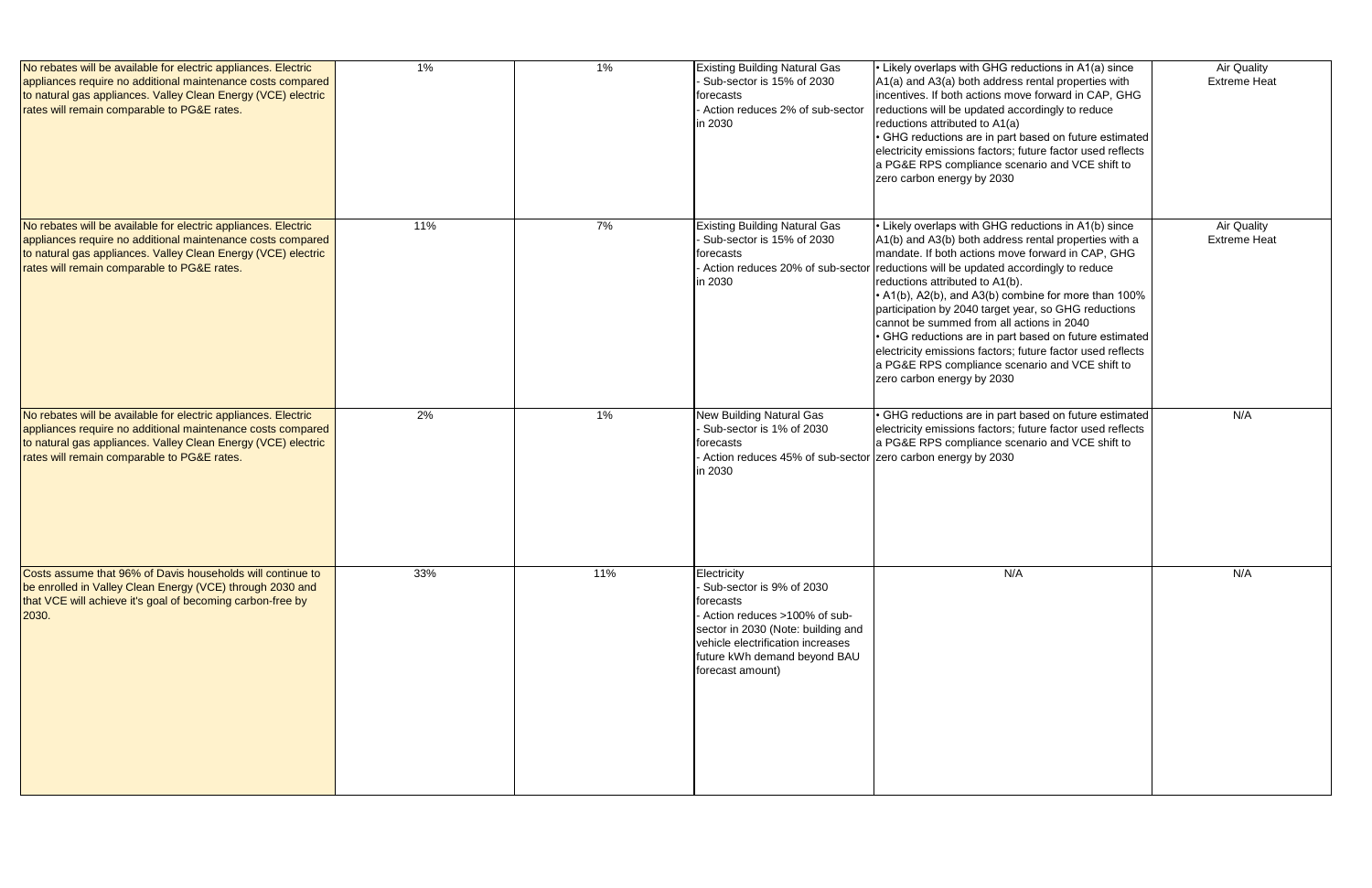| N/A                                                                                                                                                                                                                                                                                                                                                                                                          | $0\%$ | n/a   | N/A                                                                                                                          | N/A | N/A |
|--------------------------------------------------------------------------------------------------------------------------------------------------------------------------------------------------------------------------------------------------------------------------------------------------------------------------------------------------------------------------------------------------------------|-------|-------|------------------------------------------------------------------------------------------------------------------------------|-----|-----|
|                                                                                                                                                                                                                                                                                                                                                                                                              |       |       |                                                                                                                              |     |     |
| No rebates will be available for electric appliances. Electric<br>appliances require no additional maintenance or ducting costs<br>compared to natural gas appliances. Valley Clean Energy<br>(VCE) electric rates will remain comparable to PG&E rates.<br>Municipal electric and natural gas rates are assumed to be<br>similar to commercial rates for a small business that is a non-<br>covered entity. | $1\%$ | $0\%$ | Municipal Building Natural Gas<br>- Sub-sector is 0.2% of 2030<br>forecasts<br>- Action reduces 81% of sub-sector<br>in 2030 | N/A | N/A |
| N/A                                                                                                                                                                                                                                                                                                                                                                                                          | $0\%$ | n/a   | N/A                                                                                                                          | N/A | N/A |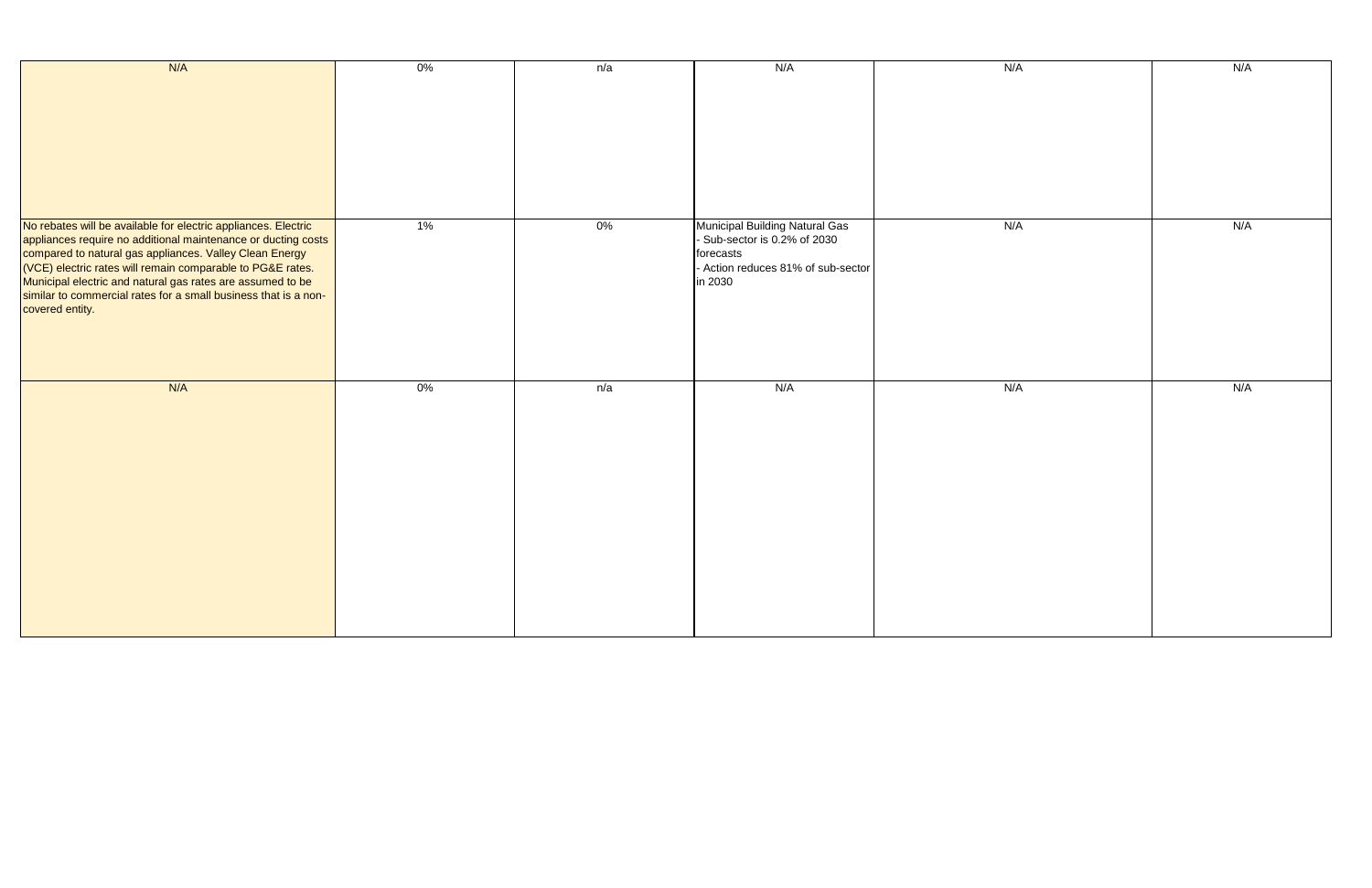| N/A                                                                                                                                                                                                                                                                                                       | 26%   | 14%   | On-road Transportation:<br>Sub-sector is 58% of 2030<br>forecasts<br>in 2030                                                           | Dependent upon EV market trend assumptions -<br>slower EV uptake will result in greater GHG reduction<br>from this action (and vice versa)<br>- Action reduces 13% of sub-sector $ \cdot\>$ GHG reductions based in part on assumptions for<br>PG&E RPS compliance and VCE zero carbon by 203<br>target<br>• VMT reductions from actions B4, B5, B7, B8, and B<br>were removed before calculating GHG reductions fro<br>this action; changes to assumptions/calculations in<br>those actions would change reductions shown here f<br>IB1 |
|-----------------------------------------------------------------------------------------------------------------------------------------------------------------------------------------------------------------------------------------------------------------------------------------------------------|-------|-------|----------------------------------------------------------------------------------------------------------------------------------------|------------------------------------------------------------------------------------------------------------------------------------------------------------------------------------------------------------------------------------------------------------------------------------------------------------------------------------------------------------------------------------------------------------------------------------------------------------------------------------------------------------------------------------------|
| Each EV will require one EVSE (charging infrastructure)<br>hookup, or a 1:1 ratio for vehicles and EVSE. Mid-point costs<br>used for all installation inputs (e.g., installation and<br>equipment), but range is very wide (e.g., \$0 to \$6500 for<br>equipment and \$600 to \$12,700 for installation). | $1\%$ | $0\%$ | On-road Transportation - Municipal<br>Fleet:<br>Sub-sector is 0.3% of 2030<br>forecasts<br>Action reduces 51% of sub-sector<br>in 2030 | N/A                                                                                                                                                                                                                                                                                                                                                                                                                                                                                                                                      |
| N/A                                                                                                                                                                                                                                                                                                       | $0\%$ | n/a   | N/A                                                                                                                                    | N/A                                                                                                                                                                                                                                                                                                                                                                                                                                                                                                                                      |
| 100% of the population will have access to either scooter or<br>ebikes. Bike/scooter numbers derived from Davis' non-UC<br>Davis population only. Micromobility options do not replace<br>residents' car purchases - only their trips.<br>Micromobility systems are dockless.                             | 0%    | 0%    | On-road Transportation:<br>Sub-sector is 58% of 2030<br>forecasts<br>in 2030                                                           | • VMT reductions from this action influence the amou<br>of reductions represented in Action B1<br>• GHG reductions based in part on assumptions for<br>- Action reduces <1% of sub-sector PG&E RPS compliance and VCE zero carbon by 203<br>target                                                                                                                                                                                                                                                                                       |

| N/A<br>N/A<br>N/A<br>N/A<br>N/A<br>N/A |                                                                                                                                                                                                                    |  |
|----------------------------------------|--------------------------------------------------------------------------------------------------------------------------------------------------------------------------------------------------------------------|--|
|                                        | • Dependent upon EV market trend assumptions -<br>slower EV uptake will result in greater GHG reductions<br>from this action (and vice versa)<br>• GHG reductions based in part on assumptions for                 |  |
|                                        | PG&E RPS compliance and VCE zero carbon by 2030<br>target<br>• VMT reductions from actions B4, B5, B7, B8, and B9                                                                                                  |  |
|                                        | were removed before calculating GHG reductions from<br>this action; changes to assumptions/calculations in<br>those actions would change reductions shown here for<br>Β1                                           |  |
|                                        |                                                                                                                                                                                                                    |  |
|                                        |                                                                                                                                                                                                                    |  |
|                                        |                                                                                                                                                                                                                    |  |
|                                        |                                                                                                                                                                                                                    |  |
|                                        |                                                                                                                                                                                                                    |  |
|                                        |                                                                                                                                                                                                                    |  |
|                                        | • VMT reductions from this action influence the amount<br>of reductions represented in Action B1<br>• GHG reductions based in part on assumptions for<br>PG&E RPS compliance and VCE zero carbon by 2030<br>target |  |
|                                        |                                                                                                                                                                                                                    |  |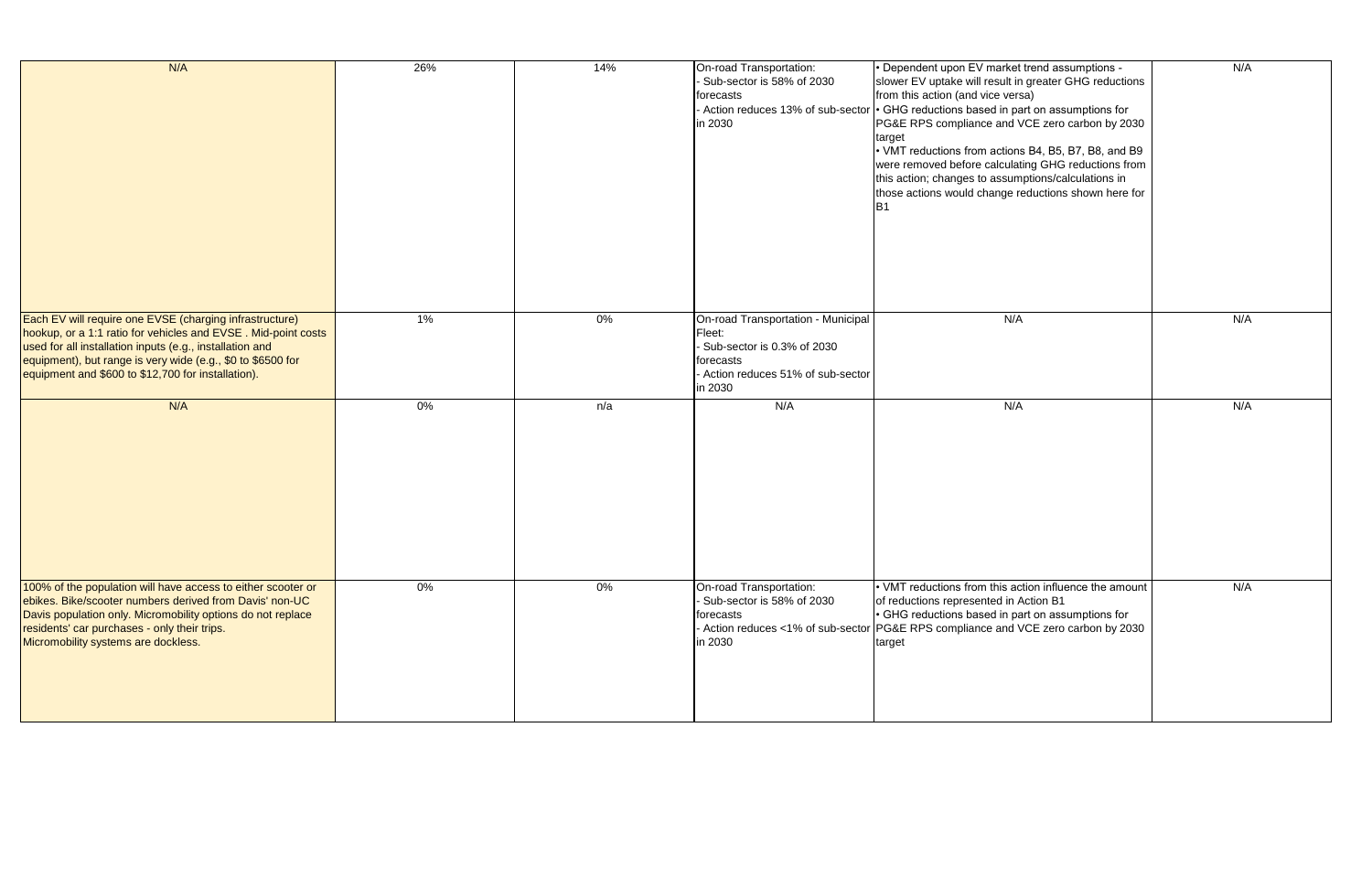| This action will not require any capital investments; the only<br>activity will be associated with existing staff setting up the<br>program.                                                                                  | 1%    | 0%  | On-road Transportation:<br>- Sub-sector is 58% of 2030<br>forecasts<br>- Action reduces 1% of sub-sector<br>in 2030 | • VMT reductions from this action influence the amount<br>of reductions represented in Action B1<br>• GHG reductions based in part on assumptions for<br>PG&E RPS compliance and VCE zero carbon by 2030<br>target | N/A |
|-------------------------------------------------------------------------------------------------------------------------------------------------------------------------------------------------------------------------------|-------|-----|---------------------------------------------------------------------------------------------------------------------|--------------------------------------------------------------------------------------------------------------------------------------------------------------------------------------------------------------------|-----|
| N/A                                                                                                                                                                                                                           | $0\%$ | n/a | N/A                                                                                                                 | N/A                                                                                                                                                                                                                | N/A |
| 25% increase in service will require 25% increase in all<br>expenses, labor, and vehicles. Costs associated with<br>increasing facility capacity are not incorporated. All cost<br>assumptions are based on Unitrans numbers. | 1%    | 0%  | On-road Transportation:<br>Sub-sector is 58% of 2030<br>forecasts<br>- Action reduces 1% of sub-sector<br>in 2030   | • VMT reductions from this action influence the amount<br>of reductions represented in Action B1<br>• GHG reductions based in part on assumptions for<br>PG&E RPS compliance and VCE zero carbon by 2030<br>target | N/A |
| Costs are derived from the Davis Parking Study - assume full<br>implementation. This action includes three (3) FTE that would<br>be required to exclusively support the action.                                               | 9%    | 2%  | On-road Transportation:<br>- Sub-sector is 58% of 2030<br>forecasts<br>- Action reduces 5% of sub-sector<br>in 2030 | . VMT reductions from this action influence the amount<br>of reductions represented in Action B1<br>• GHG reductions based in part on assumptions for<br>PG&E RPS compliance and VCE zero carbon by 2030<br>target | N/A |
| This action will not require any capital investments; the only<br>activity will be associated with existing staff setting up<br>programs.                                                                                     | 3%    | 1%  | On-road Transportation:<br>- Sub-sector is 58% of 2030<br>forecasts<br>- Action reduces 1% of sub-sector<br>in 2030 | • VMT reductions from this action influence the amount<br>of reductions represented in Action B1<br>• GHG reductions based in part on assumptions for<br>PG&E RPS compliance and VCE zero carbon by 2030<br>target | N/A |

| • VMT reductions from this action influence the amount<br>of reductions represented in Action B1<br>• GHG reductions based in part on assumptions for<br>PG&E RPS compliance and VCE zero carbon by 2030<br>target | N/A |
|--------------------------------------------------------------------------------------------------------------------------------------------------------------------------------------------------------------------|-----|
| N/A                                                                                                                                                                                                                | N/A |
| . VMT reductions from this action influence the amount<br>of reductions represented in Action B1<br>• GHG reductions based in part on assumptions for<br>PG&E RPS compliance and VCE zero carbon by 2030<br>target | N/A |
| . VMT reductions from this action influence the amount<br>of reductions represented in Action B1<br>• GHG reductions based in part on assumptions for<br>PG&E RPS compliance and VCE zero carbon by 2030<br>target | N/A |
| • VMT reductions from this action influence the amount<br>of reductions represented in Action B1<br>• GHG reductions based in part on assumptions for<br>PG&E RPS compliance and VCE zero carbon by 2030<br>target | N/A |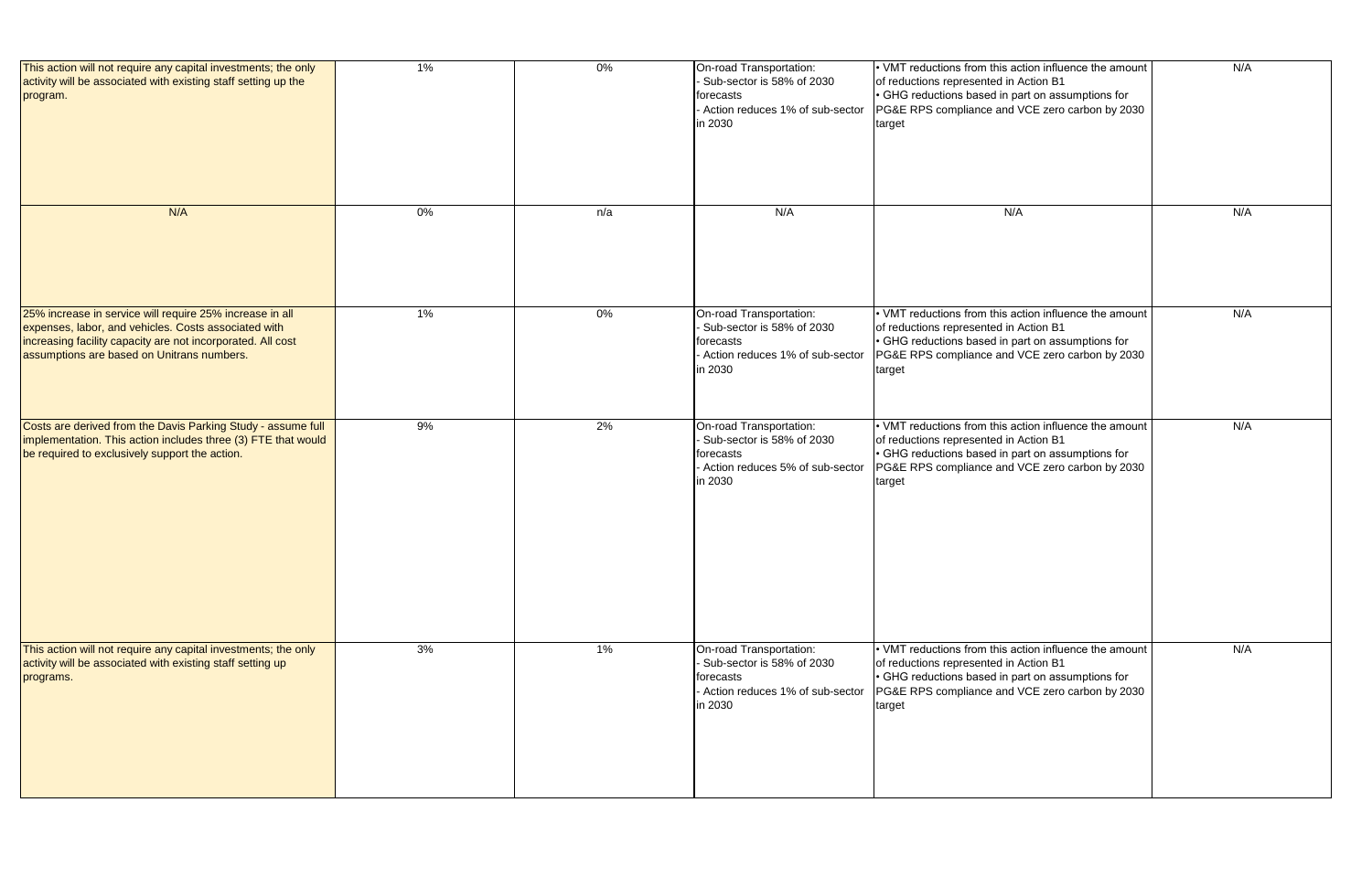| N/A                                                                                                                                                                                                                | $0\%$ | n/a   | N/A                                                                                                                                         | N/A                                                                                                                                                                                                   | N/A                 |
|--------------------------------------------------------------------------------------------------------------------------------------------------------------------------------------------------------------------|-------|-------|---------------------------------------------------------------------------------------------------------------------------------------------|-------------------------------------------------------------------------------------------------------------------------------------------------------------------------------------------------------|---------------------|
| N/A                                                                                                                                                                                                                | $0\%$ | n/a   | N/A                                                                                                                                         | N/A                                                                                                                                                                                                   | N/A                 |
| Capital costs for turf removal are assumed to be an average of<br>the turf removal incentive offerings provided by Davis and<br>Sacramento. Turf is replaced with a non-irrigated groundcover<br>and no hardscape. | $0\%$ | $0\%$ | <b>Water Energy</b><br>- Sub-sector is 0.1% of 2030<br>forecasts<br>- Action reduces 9% of sub-sector<br>in 2030                            | N/A                                                                                                                                                                                                   | Drought<br>Flood    |
| Cool treatment applied to roofs only. Cool roof material is<br>applied at the end of the useful life of existing roof. Costs<br>account for cost premium only.                                                     | $0\%$ | $0\%$ | <b>Existing Residential Building</b><br>∣Energy<br>- Sub-sector is 8% of 2030<br>forecasts<br>- Action reduces <1% of sub-sector<br>in 2030 | • GHG reductions are in part based on future estimated<br>electricity emissions factors; future factor used reflects<br>a PG&E RPS compliance scenario and VCE shift to<br>zero carbon energy by 2030 | <b>Extreme Heat</b> |
| Trees will be planted in parks, greenbelts, or open areas. Note<br>that this action assumes trees continue to be planted at the<br>same rate as recent years.                                                      | $0\%$ | $0\%$ | Carbon Removal (not part of<br>inventory)                                                                                                   | N/A                                                                                                                                                                                                   | <b>Extreme Heat</b> |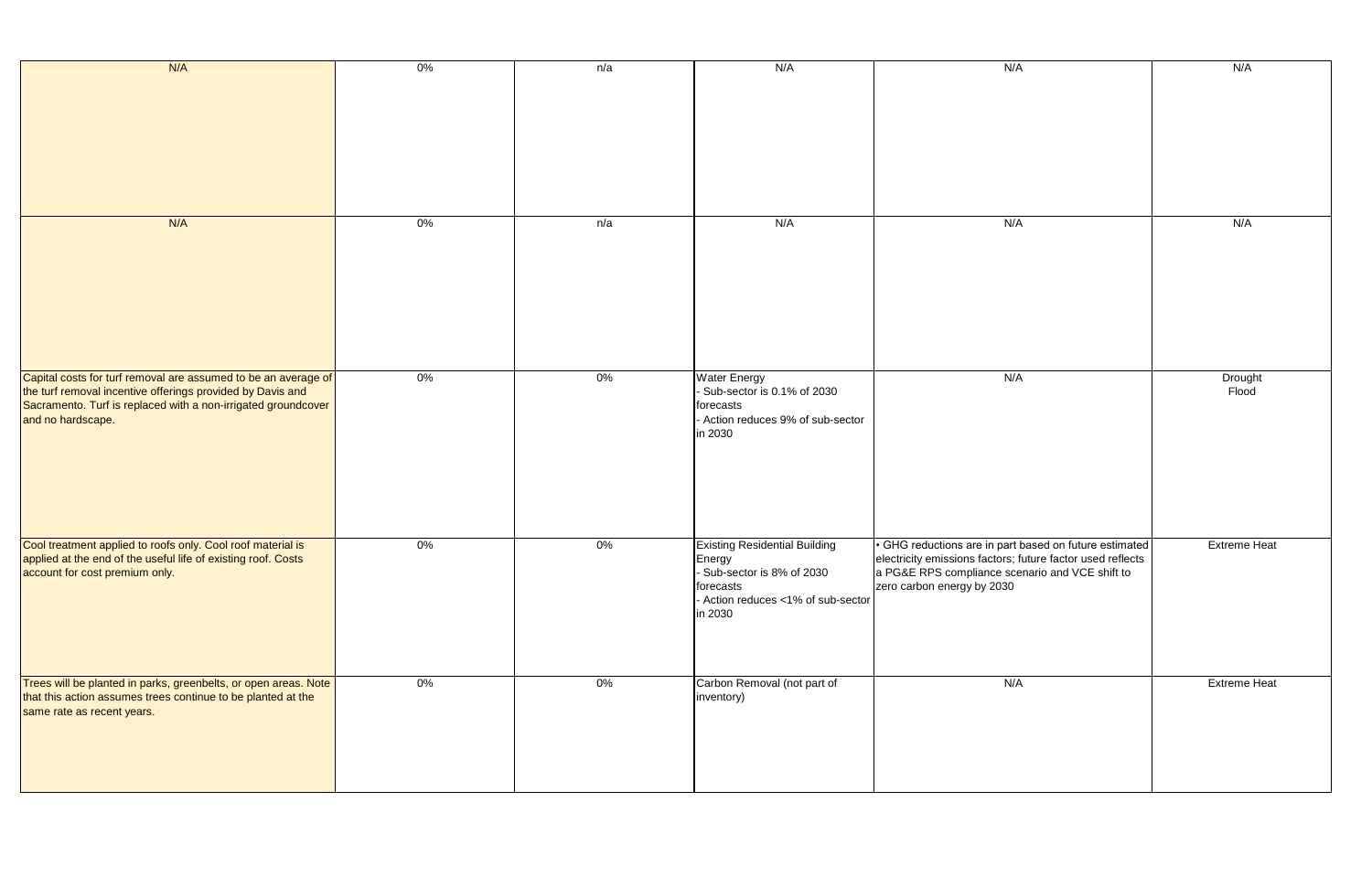| N/A | $0\%$ | n/a | N/A                                                             | N/A                                                                                                                                                                                                                                                                                                                   | Air Quality<br>Extreme He      |
|-----|-------|-----|-----------------------------------------------------------------|-----------------------------------------------------------------------------------------------------------------------------------------------------------------------------------------------------------------------------------------------------------------------------------------------------------------------|--------------------------------|
| N/A | $0\%$ | n/a | N/A                                                             | N/A                                                                                                                                                                                                                                                                                                                   | Flood                          |
| N/A | $0\%$ | n/a | N/A                                                             | N/A                                                                                                                                                                                                                                                                                                                   | Flood                          |
| N/A | 6%    | 3%  | Solid Waste<br>Sub-sector is 4% of 2030<br>forecasts<br>in 2030 | • Water savings from this action potentially overlap with<br>water savings from Action C1; UWMP gpcd target<br>could possibly be met without single-family residential<br>- Action reduces 38% of sub-sector landscape conservation actions, in which case the<br>water savings from these actions would not overlap. | Flood<br>Drought<br>Extreme He |
| N/A | $0\%$ | n/a | N/A                                                             | N/A                                                                                                                                                                                                                                                                                                                   | Air Quality<br>Extreme He      |
| N/A | $0\%$ | n/a | N/A                                                             | N/A                                                                                                                                                                                                                                                                                                                   | N/A                            |

| N/A                                                                                                                                                                                                                                                                                | <b>Air Quality</b><br><b>Extreme Heat</b> |
|------------------------------------------------------------------------------------------------------------------------------------------------------------------------------------------------------------------------------------------------------------------------------------|-------------------------------------------|
| N/A                                                                                                                                                                                                                                                                                | Flood                                     |
| N/A                                                                                                                                                                                                                                                                                | Flood                                     |
| . Water savings from this action potentially overlap with<br>water savings from Action C1; UWMP gpcd target<br>could possibly be met without single-family residential<br>landscape conservation actions, in which case the<br>water savings from these actions would not overlap. | Flood<br>Drought<br><b>Extreme Heat</b>   |
| N/A                                                                                                                                                                                                                                                                                | <b>Air Quality</b><br><b>Extreme Heat</b> |
| N/A                                                                                                                                                                                                                                                                                | N/A                                       |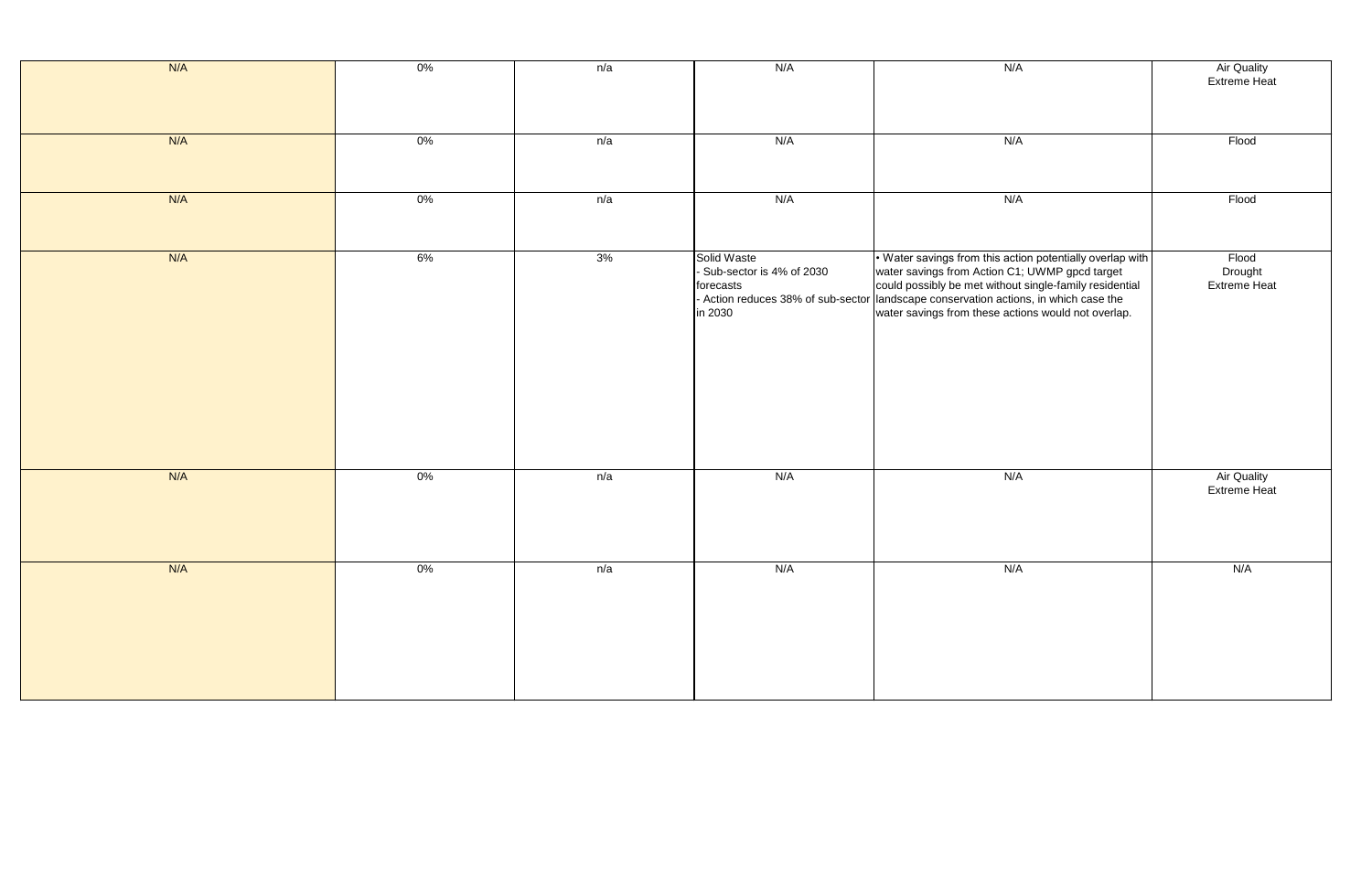| Compost will be applied to city-owned croplands, thereby          | 1% | 0% | Carbon Removal (not part of | N/A | N/A |
|-------------------------------------------------------------------|----|----|-----------------------------|-----|-----|
| mitigating the need for nitrogen fertilizer. Savings are from not |    |    | inventory)                  |     |     |
| applying fertilizer.                                              |    |    |                             |     |     |
|                                                                   |    |    |                             |     |     |
|                                                                   |    |    |                             |     |     |
|                                                                   |    |    |                             |     |     |
|                                                                   |    |    |                             |     |     |
|                                                                   |    |    |                             |     |     |
|                                                                   |    |    |                             |     |     |
|                                                                   |    |    |                             |     |     |
|                                                                   |    |    |                             |     |     |
|                                                                   |    |    |                             |     |     |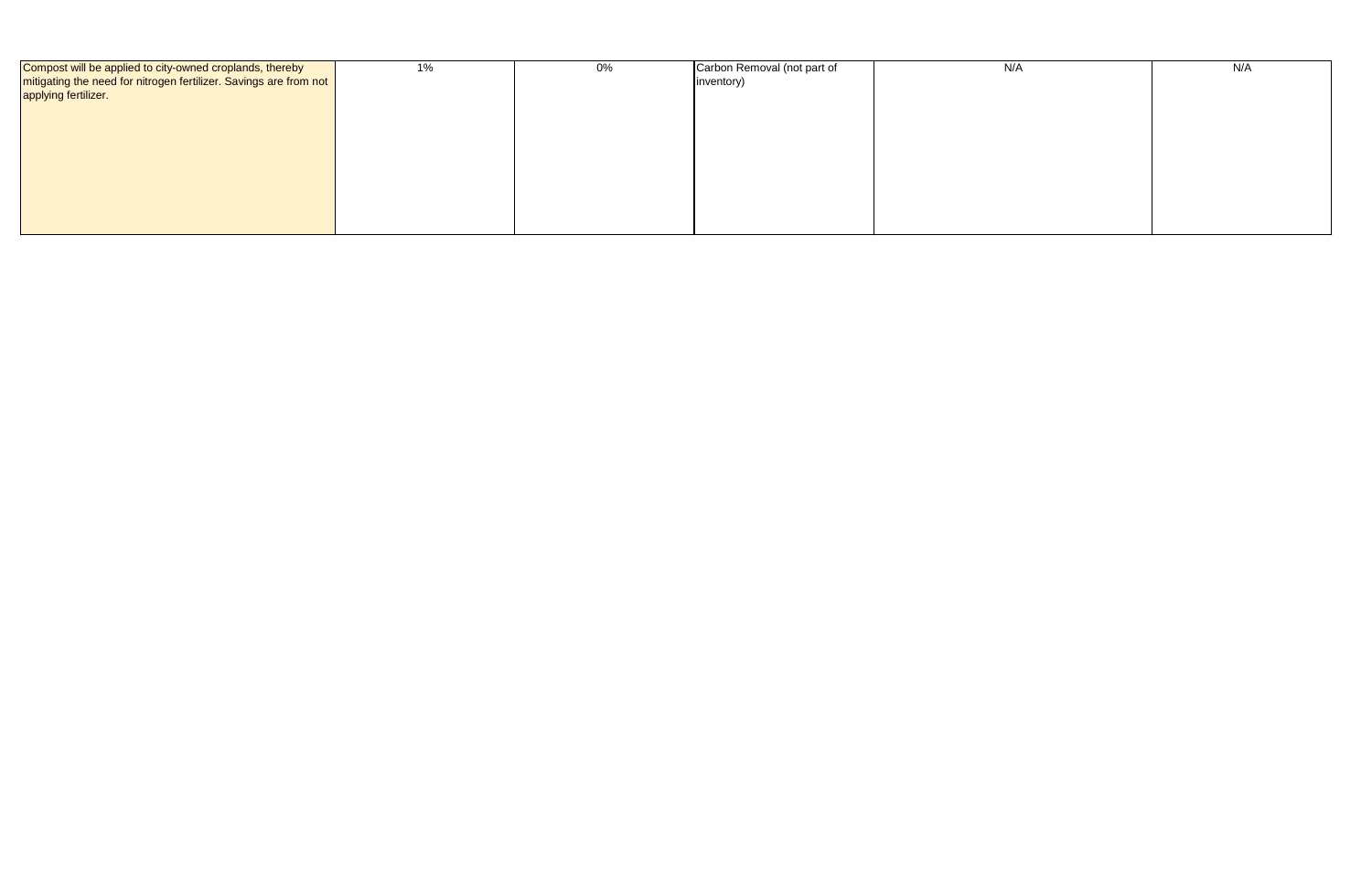| rd Addressed                     |                                 | <b>Co-Benefits</b>  | <b>GHG REDUCTION SUMMARY</b>        |  |
|----------------------------------|---------------------------------|---------------------|-------------------------------------|--|
| <b>Number of Climate Hazards</b> | <b>Positive Co-</b>             | <b>Negative Co-</b> |                                     |  |
| Addressed                        | benefit Impacts benefit Impacts |                     |                                     |  |
|                                  |                                 |                     |                                     |  |
| $\pmb{0}$                        | $\sqrt{5}$                      | $\mathbf 0$         | % of Target Achievement - Voluntary |  |
| $\pmb{0}$                        |                                 |                     |                                     |  |
|                                  | $\sqrt{5}$                      | $\mathbf 0$         | % of Target Achievement - Mandatory |  |
| $\pmb{0}$                        | $\sqrt{5}$                      | $\mathbf 0$         |                                     |  |
| $\overline{0}$                   | $\,$ 5 $\,$                     | $\pmb{0}$           |                                     |  |

| <b>Co-Benefits</b> |                                                | <b>GHG REDUCTION SUMMARY</b>        |      |      |
|--------------------|------------------------------------------------|-------------------------------------|------|------|
| e Co-              | <b>Negative Co-</b><br>Impacts benefit Impacts |                                     | 2030 | 2040 |
| 5                  | $\pmb{0}$                                      | % of Target Achievement - Voluntary | 88%  | 37%  |
| 5                  | $\mathbf 0$                                    | % of Target Achievement - Mandatory | 124% | 47%  |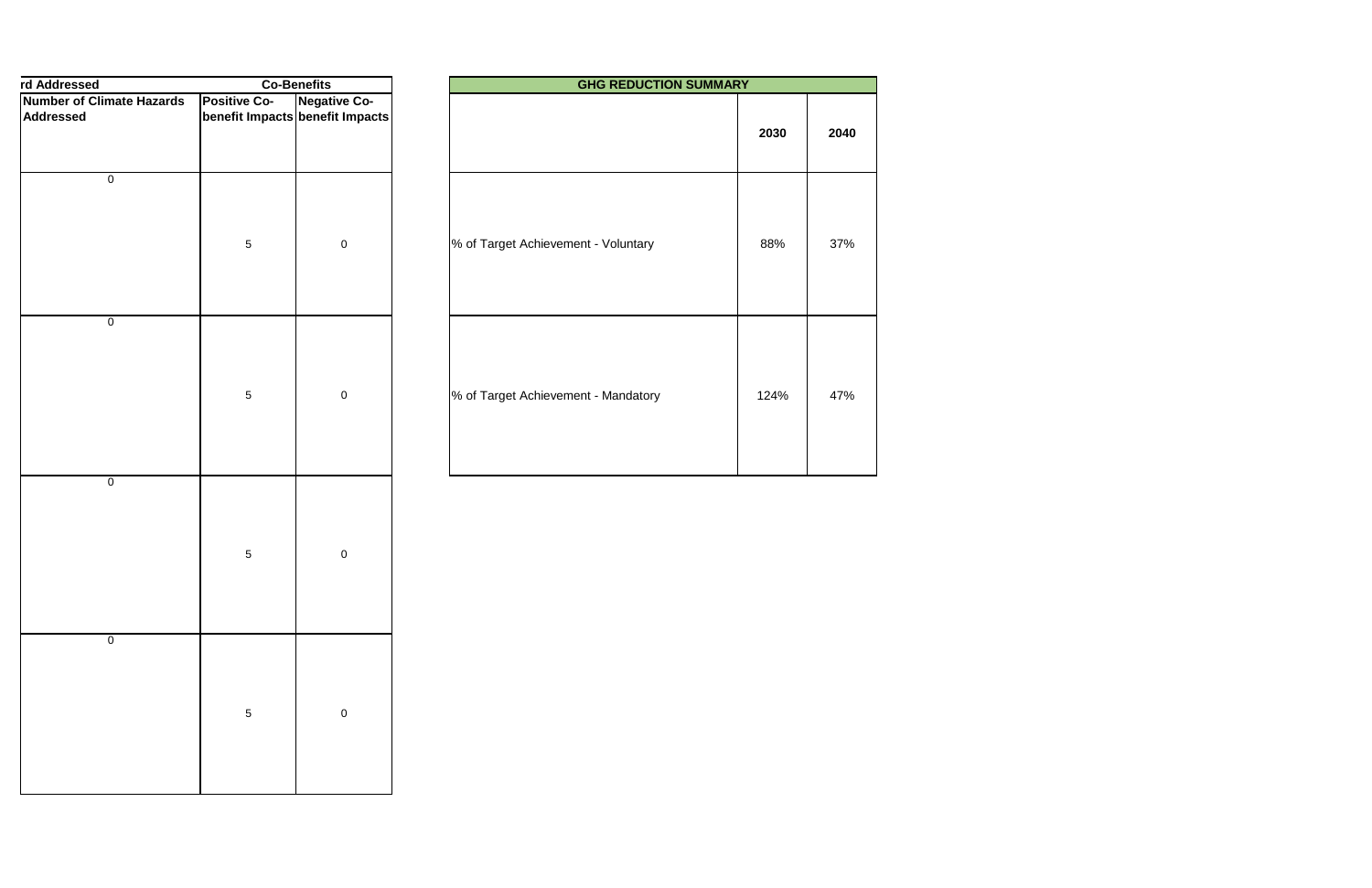| $\overline{2}$ | $\overline{\mathbf{4}}$ | $\mathbf{0}$ |
|----------------|-------------------------|--------------|
| $\overline{c}$ | $\overline{\mathbf{4}}$ | $\mathbf 0$  |
| $\overline{0}$ | $\overline{\mathbf{4}}$ | $\mathbf{0}$ |
| $\overline{0}$ | $\overline{\mathbf{4}}$ | $\mathbf{0}$ |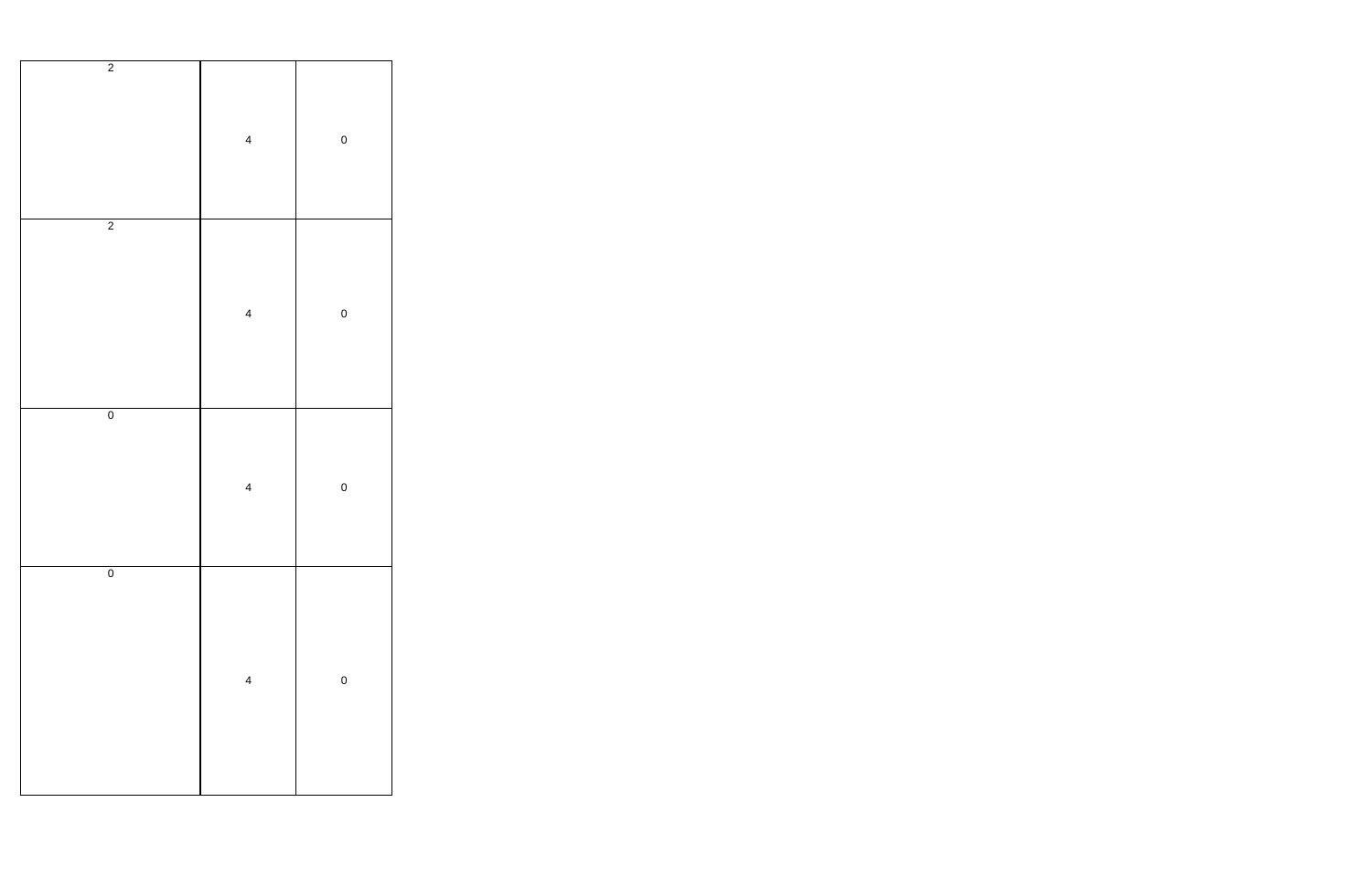| $\overline{0}$ | $\overline{c}$ | $\mathbf{0}$ |
|----------------|----------------|--------------|
| $\overline{0}$ | $\overline{3}$ | $\mathbf{0}$ |
| $\overline{0}$ | $\overline{c}$ | $\mathbf{0}$ |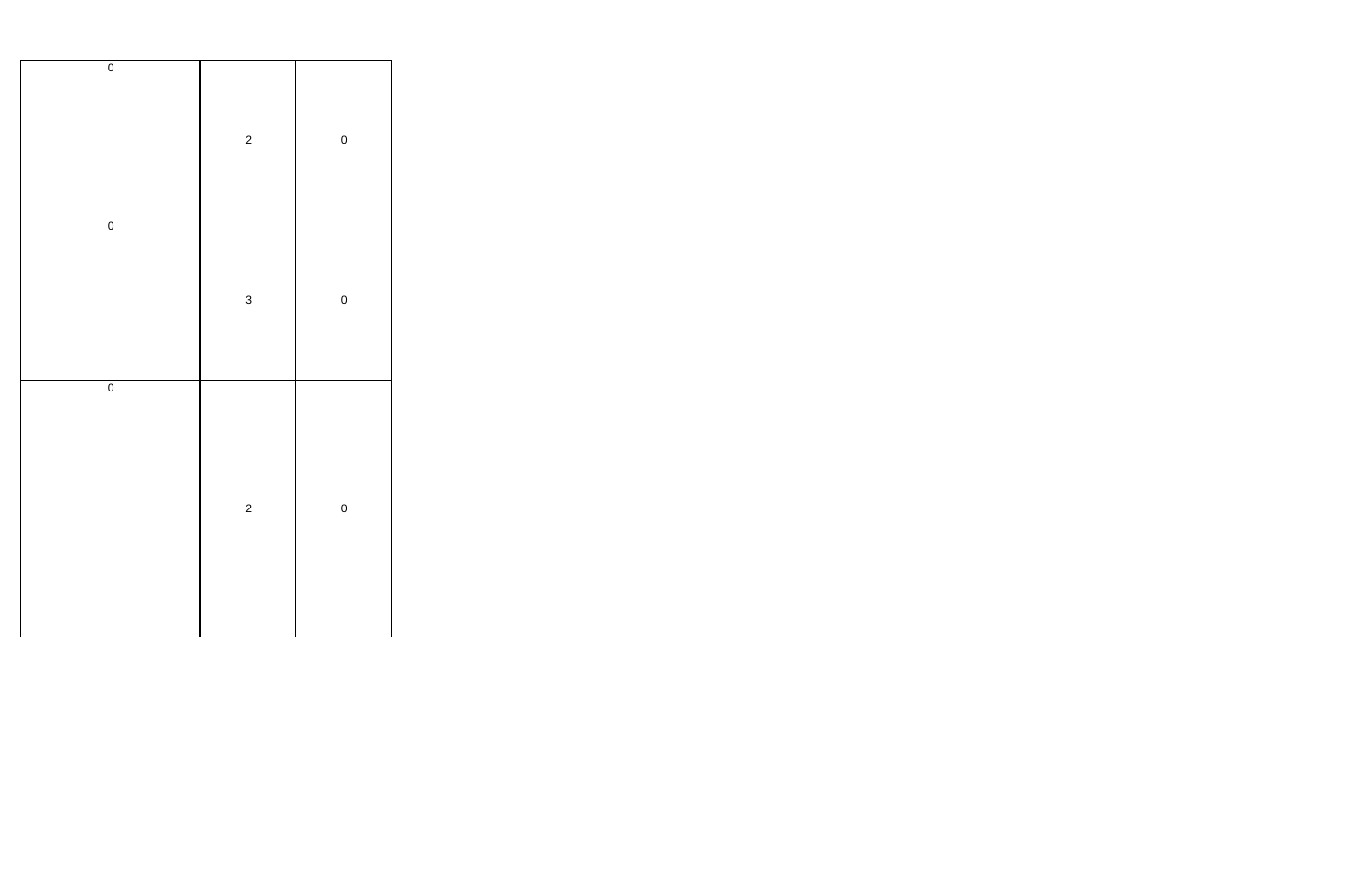| $\overline{0}$ | $\overline{\mathbf{4}}$ | $\mathbf 0$  |
|----------------|-------------------------|--------------|
| $\overline{0}$ | 3                       | $\mathbf{0}$ |
| $\overline{0}$ | 3                       | $\mathbf{0}$ |
| $\overline{0}$ | 3                       | $\mathbf{0}$ |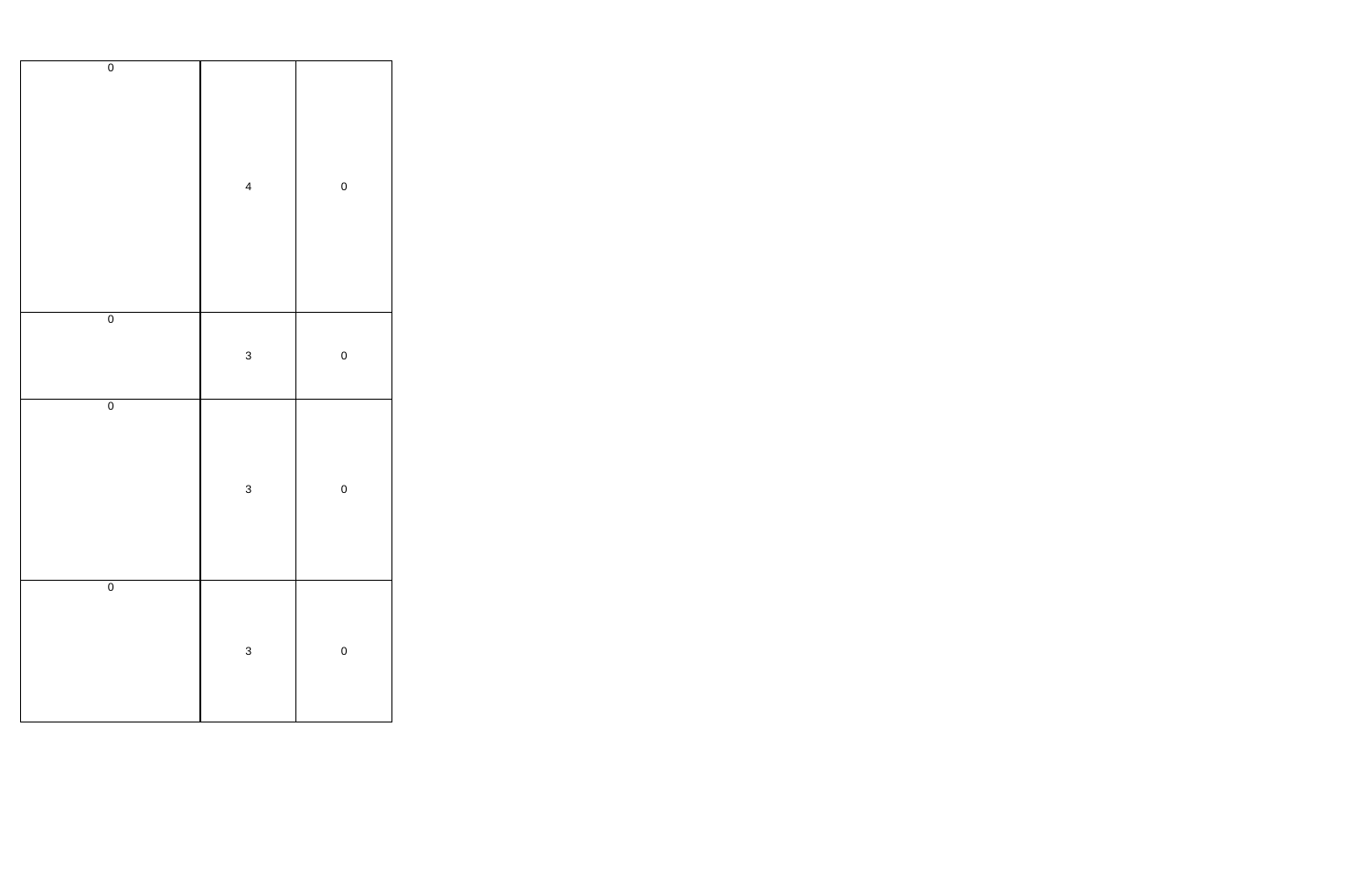| $\overline{0}$ | $\overline{\mathbf{4}}$ | $\mathbf 0$      |
|----------------|-------------------------|------------------|
| $\overline{0}$ | $\mathbf{3}$            | $\mathbf{0}$     |
| $\overline{0}$ | $\overline{\mathbf{4}}$ | $\mathbf{0}$     |
| $\overline{0}$ | $\mathbf{1}$            | $\overline{c}$   |
| $\overline{0}$ | $\overline{c}$          | $\boldsymbol{0}$ |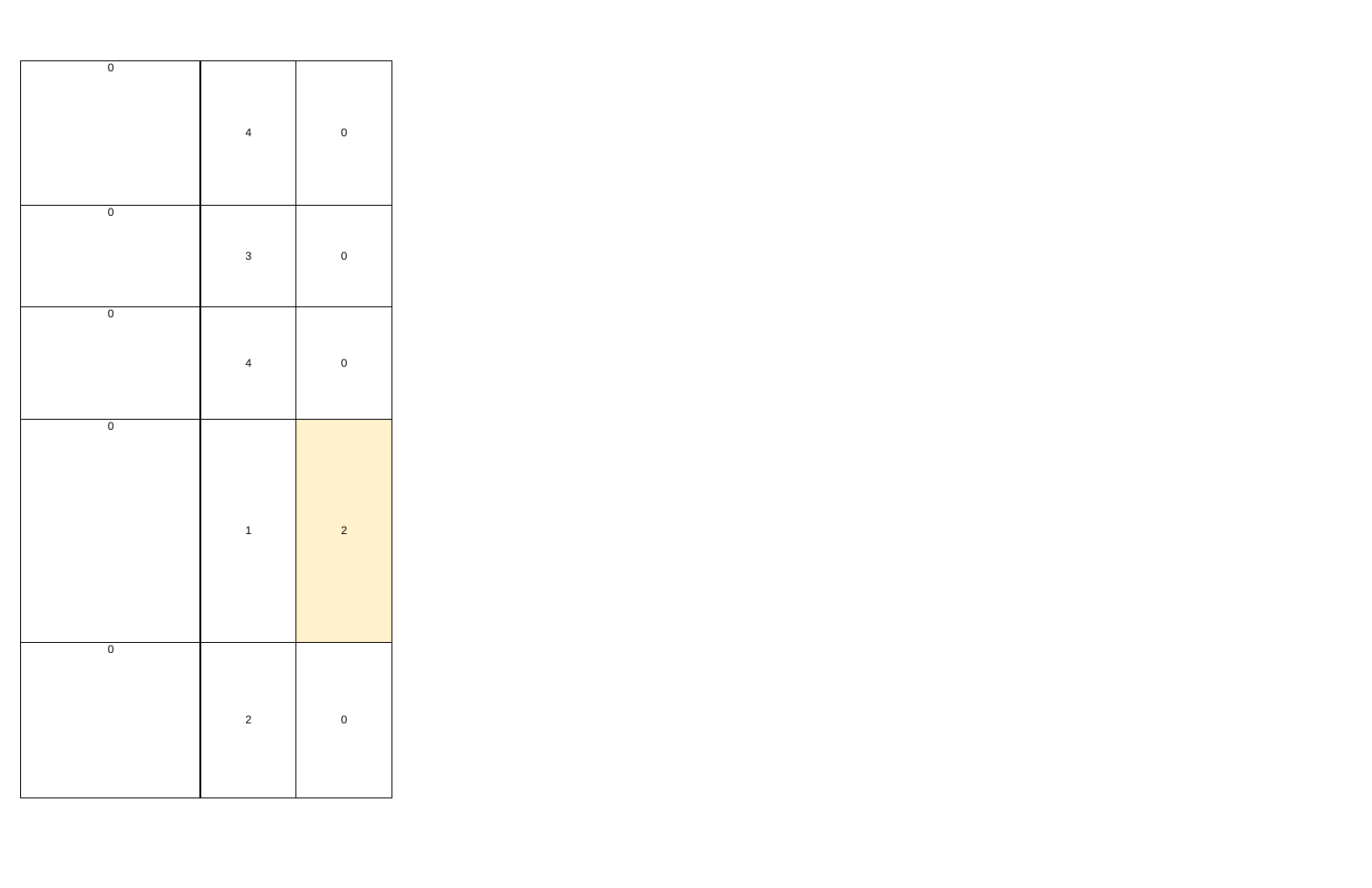| $\overline{0}$ | $\overline{c}$          | $\overline{1}$ |
|----------------|-------------------------|----------------|
| $\overline{0}$ | $\overline{3}$          | $\mathbf 0$    |
| $\overline{2}$ | $\overline{5}$          | $\mathbf{0}$   |
| $\overline{1}$ | $\mathbf{1}$            | $\mathbf{0}$   |
| $\overline{1}$ | $\overline{\mathbf{4}}$ | $\mathbf{0}$   |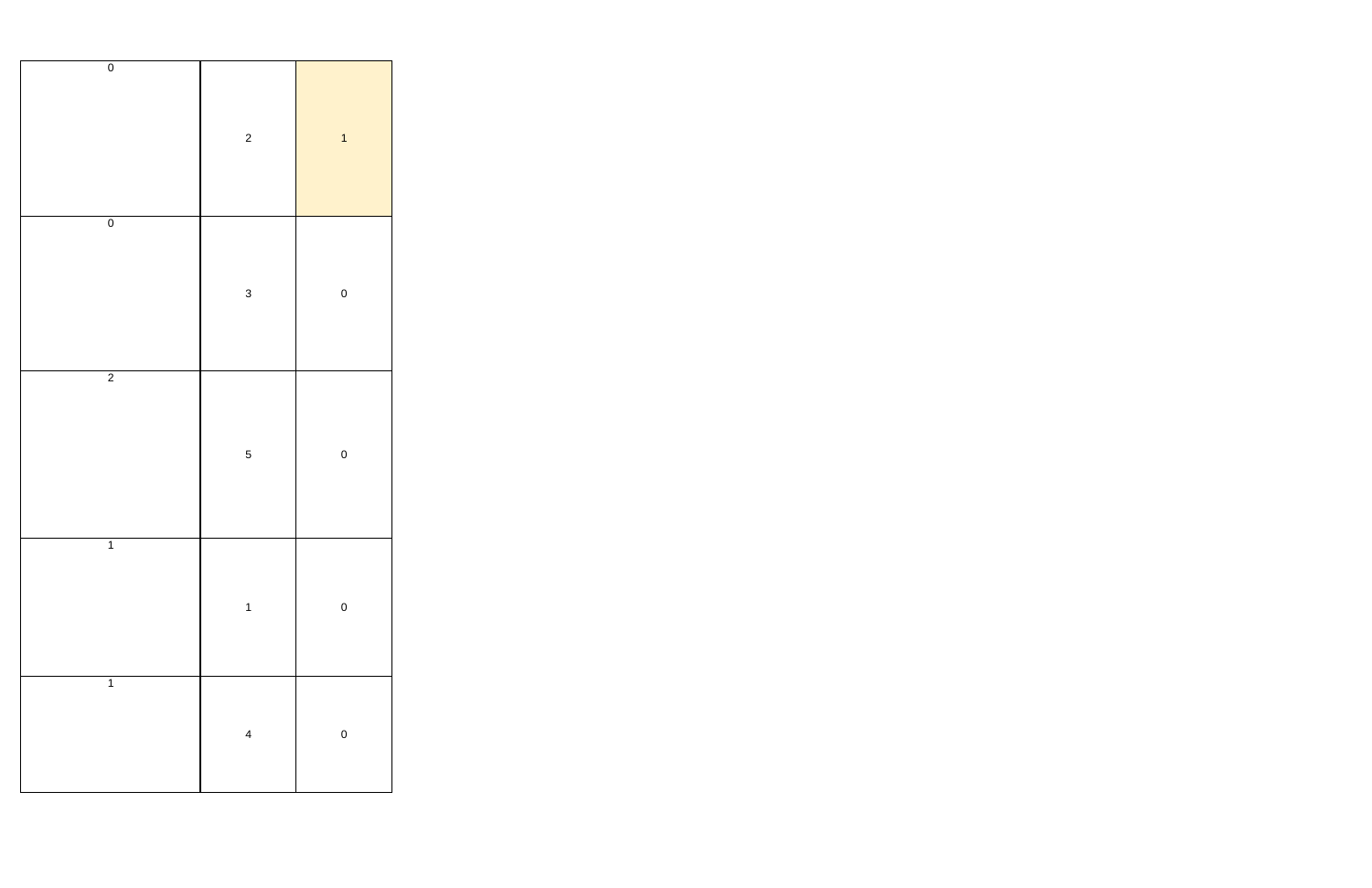| $\overline{2}$ | $\mathbf{3}$            | $\overline{\mathbf{1}}$ |
|----------------|-------------------------|-------------------------|
| $\overline{1}$ | $\overline{\mathbf{c}}$ | $\mathbf{0}$            |
| $\overline{1}$ | $\overline{c}$          | $\mathbf{0}$            |
| $\overline{3}$ | $\overline{7}$          | $\mathbf{0}$            |
| $\overline{2}$ | $\mathbf{3}$            | $\mathbf{0}$            |
| $\overline{0}$ | $\mathbf{0}$            | $\mathbf{0}$            |